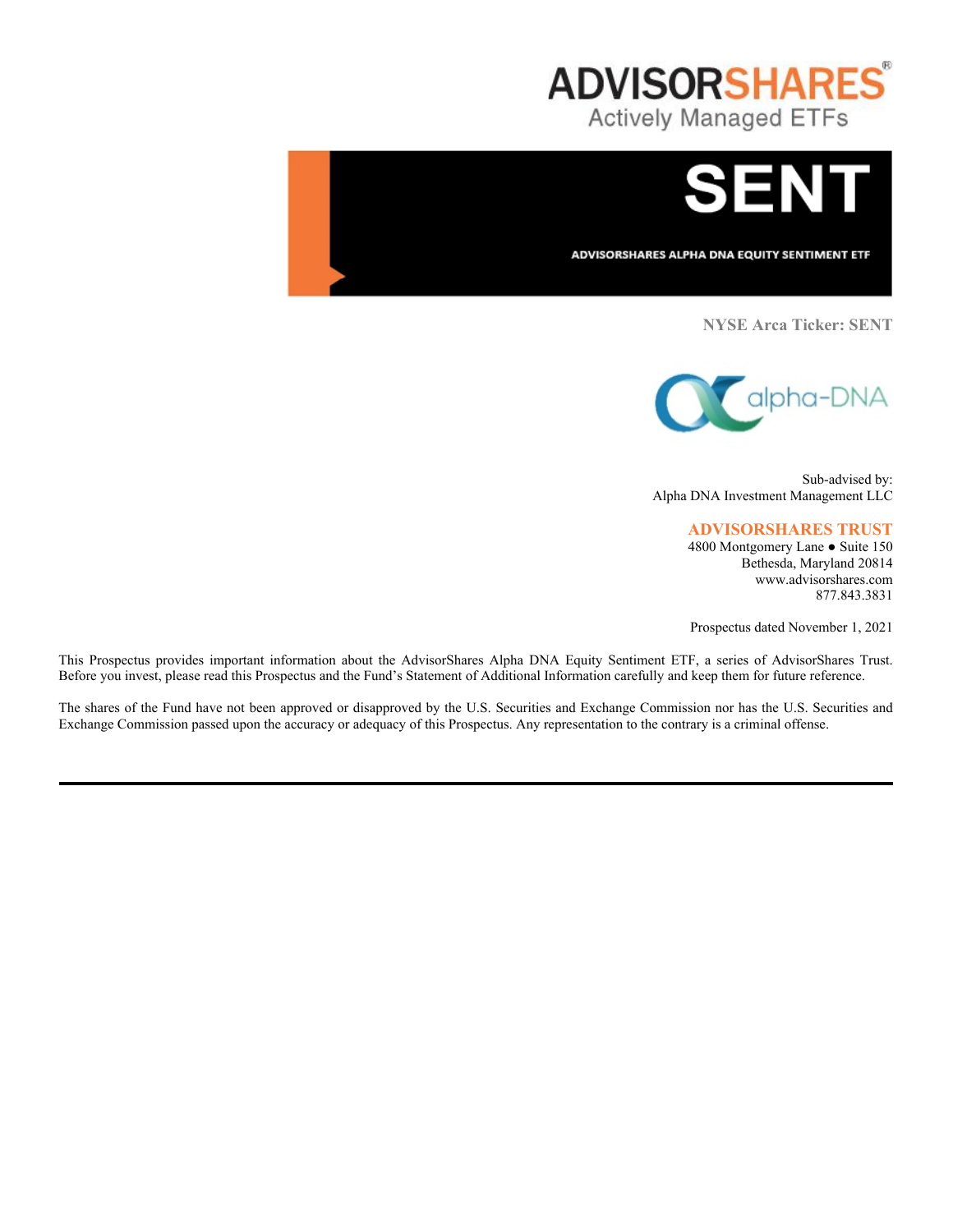| <b>FUND SUMMARY</b>                                               | 1              |
|-------------------------------------------------------------------|----------------|
| <b>INVESTMENT OBJECTIVE</b>                                       | 1              |
| <b>FUND FEES AND EXPENSES</b>                                     | 1              |
| PORTFOLIO TURNOVER                                                | 2              |
| PRINCIPAL INVESTMENT STRATEGIES                                   | 2              |
| PRINCIPAL RISKS OF INVESTING IN THE FUND                          | $\overline{2}$ |
| <b>FUND PERFORMANCE</b>                                           | 4              |
| <b>MANAGEMENT</b>                                                 | 4              |
| PURCHASE AND SALE OF FUND SHARES                                  | 5              |
| <b>TAX INFORMATION</b>                                            | 5              |
| PAYMENTS TO BROKER-DEALERS AND OTHER FINANCIAL INTERMEDIARIES     | 5              |
| MORE INFORMATION ABOUT THE TRUST AND THE FUND                     | 6              |
| MORE INFORMATION ABOUT THE FUND'S INVESTMENT OBJECTIVE            | 6              |
| MORE INFORMATION ABOUT THE FUND'S PRINCIPAL INVESTMENT STRATEGIES | 6              |
| MORE INFORMATION ABOUT PRINCIPAL RISKS OF INVESTING IN THE FUND   | 6              |
| OTHER INVESTMENT PRACTICES AND STRATEGIES                         | 10             |
| PORTFOLIO HOLDINGS                                                | 10             |
| <b>MANAGEMENT OF THE FUND</b>                                     | 10             |
| <b>SHAREHOLDER INFORMATION</b>                                    | 12             |
| <b>DISTRIBUTION PLAN</b>                                          | 13             |
| ADDITIONAL TAX INFORMATION                                        | 13             |
| FINANCIAL HIGHLIGHTS                                              | 16             |
| <b>ADDITIONAL INFORMATION</b>                                     | 18             |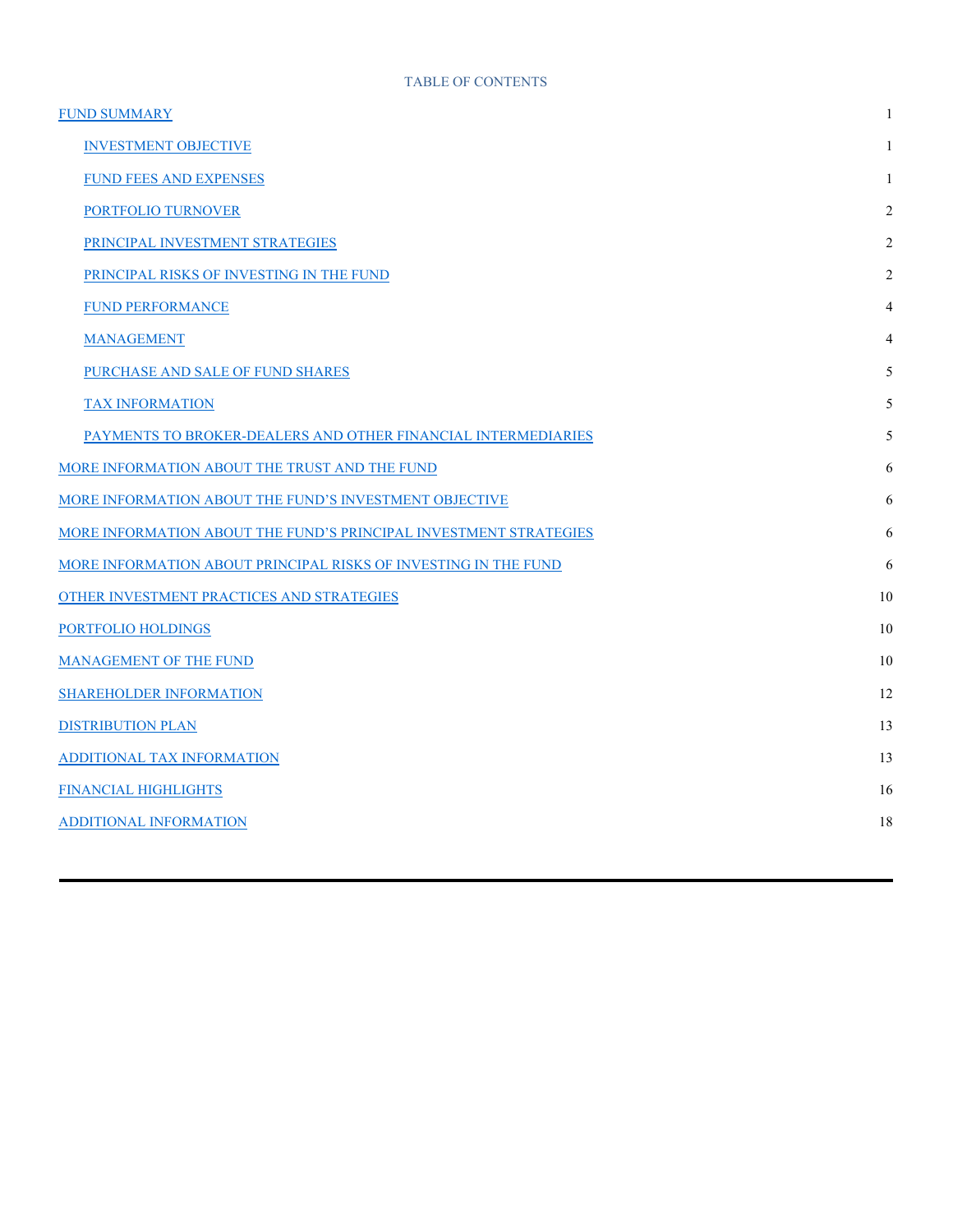# **ADVISORSHARES ALPHA DNA EQUITY SENTIMENT ETF NYSE Arca Ticker: SENT**

## **FUND SUMMARY**

## **INVESTMENT OBJECTIVE**

The AdvisorShares Alpha DNA Equity Sentiment ETF (the "Fund") seeks long-term capital appreciation.

#### **FUND FEES AND EXPENSES**

This table describes the fees and expenses that you may pay if you buy, hold, and sell shares of the Fund. **You may pay other fees, such as brokerage commissions and other fees to financial intermediaries, which are not reflected in the table below.**

| <b>SHAREHOLDER FEES</b> (fees paid directly from your investment)                                                | None     |
|------------------------------------------------------------------------------------------------------------------|----------|
| ANNUAL FUND OPERATING EXPENSES (expenses that you pay each year as a percentage of the value of your investment) |          |
| <b>MANAGEMENT FEES</b>                                                                                           | $0.76\%$ |
| DISTRIBUTION (12b-1) FEES                                                                                        | $0.00\%$ |
| <b>OTHER EXPENSES</b>                                                                                            | $0.32\%$ |
| <b>TOTAL ANNUAL OPERATING EXPENSES</b>                                                                           | 1.08%    |

#### **EXAMPLE**

This Example is intended to help you compare the cost of investing in the shares of the Fund with the cost of investing in other funds. This Example does not take into account brokerage commissions and other fees to financial intermediaries that you may pay when purchasing or selling shares of the Fund. If these fees were included, your costs would be higher.

The Example assumes that you invest \$10,000 in the Fund for the time periods indicated and then sell all of your shares at the end of those periods. The Example also assumes that your investment has a 5% return each year and that the Fund's operating expenses remain the same. Although your actual costs may be higher or lower, based on these assumptions your costs would be:

|                                                     | VĽ | `ARS  | ARS   | ARS  |
|-----------------------------------------------------|----|-------|-------|------|
|                                                     |    |       |       |      |
| <b>AdvisorShares Alpha DNA Equity Sentiment ETF</b> |    | \$343 | \$595 | .31' |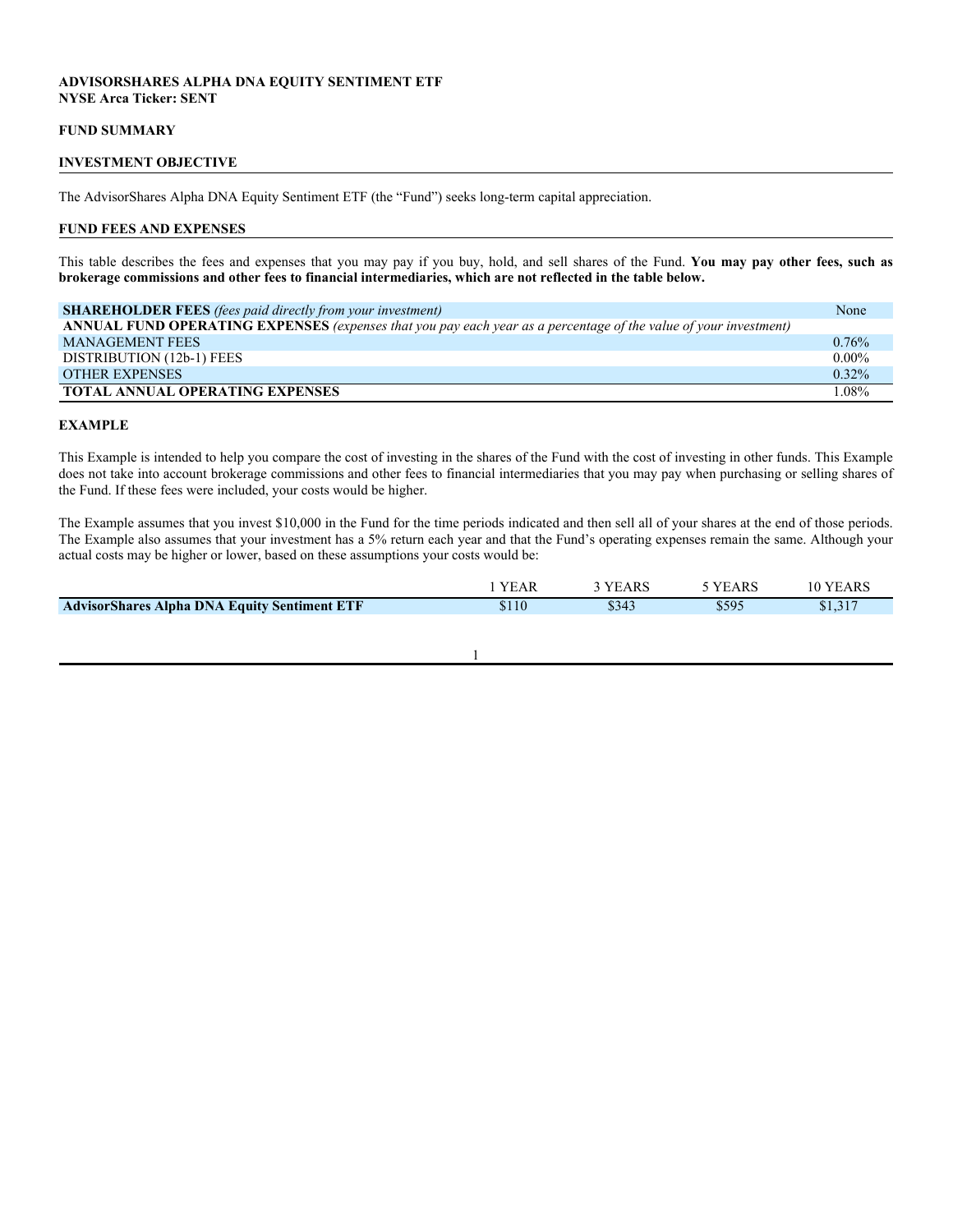# **PORTFOLIO TURNOVER**

The Fund pays transaction costs, such as commissions, when it buys and sells securities (or "turns over" its portfolio). A higher portfolio turnover rate may indicate higher transaction costs and may result in higher taxes when Fund shares are held in a taxable account. These costs, which are not reflected in Total Annual Operating Expenses or in the Example, affect the Fund's performance. This rate excludes the value of portfolio securities received or delivered as a result of in-kind creations or redemptions of the Fund's shares. During the most recent fiscal year, the Fund's portfolio turnover rate was 244% of the average value of its portfolio.

## **PRINCIPAL INVESTMENT STRATEGIES**

The Fund is an actively managed exchange-traded fund ("ETF") that seeks to achieve its investment objective by investing in U.S. exchange listed equity securities, primarily consisting of common stock of large-, mid-, and small-capitalization U.S. companies, while hedging overall market exposure. The Fund typically holds positions in each of these three market capitalizations and the allocation of assets to each individual stock within each market capitalization is typically equal weighted. Under normal circumstances, the Fund invests at least 80% of its net assets (plus any borrowings for investment purposes) in equity securities.

Alpha DNA Investment Management LLC (the "Sub-Advisor"), the Fund's investment sub-advisor, uses its proprietary machine learning algorithms to select the individual stocks for the Fund's portfolio. The Sub-Advisor deploys a systematic quantitative research platform that combines companies' alternate digital performance data (data about the online interactions between customers and the digital properties of a company) with financial fundamentals (such as revenue and earnings per share) to algorithmically identify companies that it determines are likely to surprise the market with breakout performance in upcoming quarters. After compiling the alternate digital performance data for any individual company or sector into a digital footprint, the Sub-Advisor seeks to identify companies that are outperforming in their industry in order to leverage trading opportunities that may arise when analyst sentiment or expectation is lower for these companies than the expectation projected by the Sub-Advisor's algorithms. The Fund's investments focus on growth-oriented market sectors.

The Fund also systematically purchases and sells exchange-traded put options on broad market indices that have traditionally had a high correlation to the stock allocation employed in the portfolio. The Fund's options overlay strategy is intended to provide the Fund with downside protection. A put option seeks to protect the Fund against a decline in price. A put option gives the purchaser of the option, in exchange for the premium paid, the right to sell the underlying asset at a specified price ("strike price") at a specified date ("expiration date"). In contrast, the seller of a put option, in exchange for the premium received, is obligated to sell the underlying asset at the strike price on the expiration date. In the event the underlying asset declines in value, the value of a put option will generally increase. In the event the underlying asset appreciates in value, the value of a put option will generally decrease. The options utilized by the Fund may be based on broad U.S. market indices, such as the S&P 500 or Russell 2000 ("U.S. Indices"), or on ETFs that replicate such indices.

The combination of a diversified portfolio of equity securities and the downside protection from index-based put options is intended to provide the Fund with a portion of the returns associated with equity market investments while potentially exposing investors to less risk than traditional longonly equity strategies. Specifically, the Fund seeks to provide a competitive risk adjusted return over a full market cycle (defined as three to five years) relative to the Russell 3000 Index with lower volatility than traditional long-only equity strategies. The Fund's strategy may frequently involve buying and selling securities, which may lead to relatively high portfolio turnover.

# **PRINCIPAL RISKS OF INVESTING IN THE FUND**

The Fund is subject to a number of risks, described below, that may affect the value of its shares, including the possible loss of money. As with any fund, there is no guarantee that the Fund will achieve its investment objective.

**Derivatives Risk.** Derivatives may be riskier than other types of investments because they may be more sensitive to changes in economic or market conditions than other types of investments and could result in losses that significantly exceed the Fund's original investment. A derivative is a financial contract the value of which depends on, or is derived from, the value of a financial asset (such as stock, bond or currency), a physical asset (such as gold) or a market index (such as the S&P 500 Index). Many derivatives (including option contracts) create leverage thereby causing the Fund to be more volatile than it would be if it had not invested in derivatives. Derivatives also expose the Fund to counterparty risk (the risk that the derivative counterparty will not fulfill its contractual obligations) and to credit risk (the risk that a counterparty is or is perceived to be unwilling or unable to make timely payments or otherwise meet its contractual obligations).

**Options Risk.** Selling (writing) and buying options are speculative activities and entail greater than ordinary investment risks. The Fund's use of put options can lead to losses because of adverse movements in the price or value of the underlying asset, which may be magnified by certain features of the options. When selling a put option, the Fund will receive a premium; however, this premium may not be enough to offset a loss incurred by the Fund if the price of the underlying asset is below the strike price by an amount equal to or greater than the premium. Purchasing of put options involves the payment of premiums, which may adversely affect the Fund's performance. Purchasing a put option gives the purchaser of the option the right to sell a specified quantity of an underlying asset at a fixed exercise price over a defined period of time. Purchased put options may expire unexercised, resulting in the Fund's loss of the premium it paid for the option.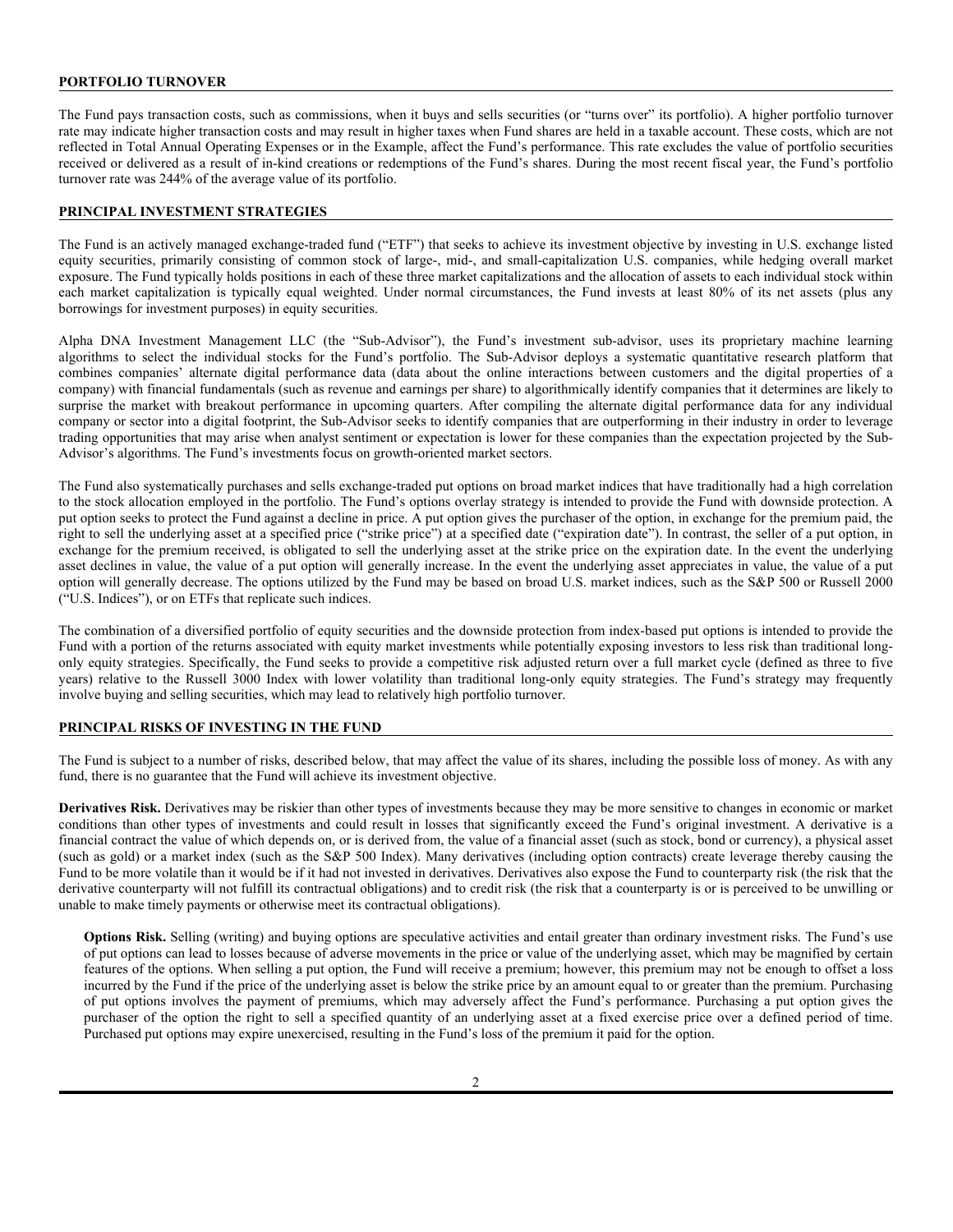The value of an option may be adversely affected if the market for the option becomes less liquid or smaller, and will be affected by changes in the value or yield of the option's underlying asset, an increase in interest rates, a change in the actual or perceived volatility of the stock market or the underlying asset and the remaining time to expiration. Additionally, the value of an option does not increase or decrease at the same rate as the underlying asset. The Fund's use of options may reduce the Fund's ability to profit from increases in the value of the underlying asset. If the price of the underlying asset of an option is above the strike price of a written put option, the value of the option, and consequently of the Fund, may decline significantly more than if the Fund invested directly in the underlying asset instead of using options. While the Fund will segregate liquid assets at least equal in value to the maximum potential loss for the Fund, the Fund could still lose a significant amount or nearly all of its value if the price of an underlying asset changes significantly enough.

When the Fund sells an option, it gains the amount of the premium it receives, but also incurs a liability representing the value of the option it has sold until the option is either exercised and finishes "in the money," meaning it has value and can be sold, or the option expires unexercised, or the expiration of the option is "rolled," or extended forward. The value of the options in which the Fund invests is based partly on the volatility used by market participants to price such options (*i.e.*, implied volatility). Accordingly, increases in the implied volatility of such options will cause the value of such options to increase (even if the prices of the options' underlying stocks do not change), which will result in a corresponding increase in the liabilities of the Fund under such options and thus decrease the Fund's NAV.

**Equity Risk.** The prices of equity securities rise and fall daily. These price movements may result from factors affecting individual issuers, industries or the securities market as a whole. In addition, equity markets tend to move in cycles, which may cause stock prices to fall over short or extended periods of time.

**ETF Market Risk.** In stressed market conditions, the market for certain ETF shares may become less liquid in response to deteriorating liquidity in the markets for the ETF's underlying portfolio holdings. This adverse effect on liquidity for the ETF's shares in turn can lead to differences between the market price of the ETF's shares and the underlying value of those shares. In addition, there are a limited number of institutions that act as authorized participants. If these institutions exit the business or are, for any reason, unable to process creation and/or redemption orders with respect to the Fund, or purchase and sell securities in connection with creation and/or redemption orders, as applicable, and no other authorized participant steps forward to create or redeem, or purchase or sell securities, as applicable, Fund shares may trade at a premium or discount to their net asset value ("NAV") and possibly face operational issues such as trading halts and/or delisting. The absence of an active market in the Fund's shares could lead to a heightened risk of differences between the market price of the Fund's shares and the underlying value of those shares.

Growth Investing Risk. Growth stocks can be volatile for several reasons. Since those companies usually invest a high portion of earnings in their businesses, they may lack the dividends of value stocks that can cushion stock prices in a falling market. The prices of growth stocks are based largely on projections of the issuer's future earnings and revenues. If a company's earnings or revenues fall short of expectations, its stock price may fall dramatically.

**Large-Capitalization Risk.** Large-cap securities tend to go in and out of favor based on market and economic conditions. During a period when the demand for large-cap securities is less than for other types of investments — small-cap securities, for instance — the Fund's performance could be reduced.

**Management Risk.** The Sub-Advisor continuously evaluates the Fund's holdings, purchases and sales with a view to achieving the Fund's investment objective. However, achievement of the stated investment objective cannot be guaranteed. The Sub-Advisor's judgment about the markets, the economy, or companies may not anticipate actual market movements, economic conditions or company performance, and these factors may affect the return on your investment.

**Market Risk.** Due to market conditions, the value of the Fund's investments may fluctuate significantly from day to day. Price fluctuations may be temporary or may last for extended periods. This volatility may cause the value of your investment in the Fund to decrease. Local, regional, or global events such as war, acts of terrorism, the spread of infectious illness or other public health issues, recessions, or other events could have a significant impact on the market generally and on specific securities. The market value of a security may also decline because of factors that affect a particular industry or industries, such as labor shortages or increased production costs and competitive conditions within an industry. Because of its link to the markets, an investment in the Fund may be more suitable for long-term investors who can bear the risk of short-term principal fluctuations, which at times may be significant.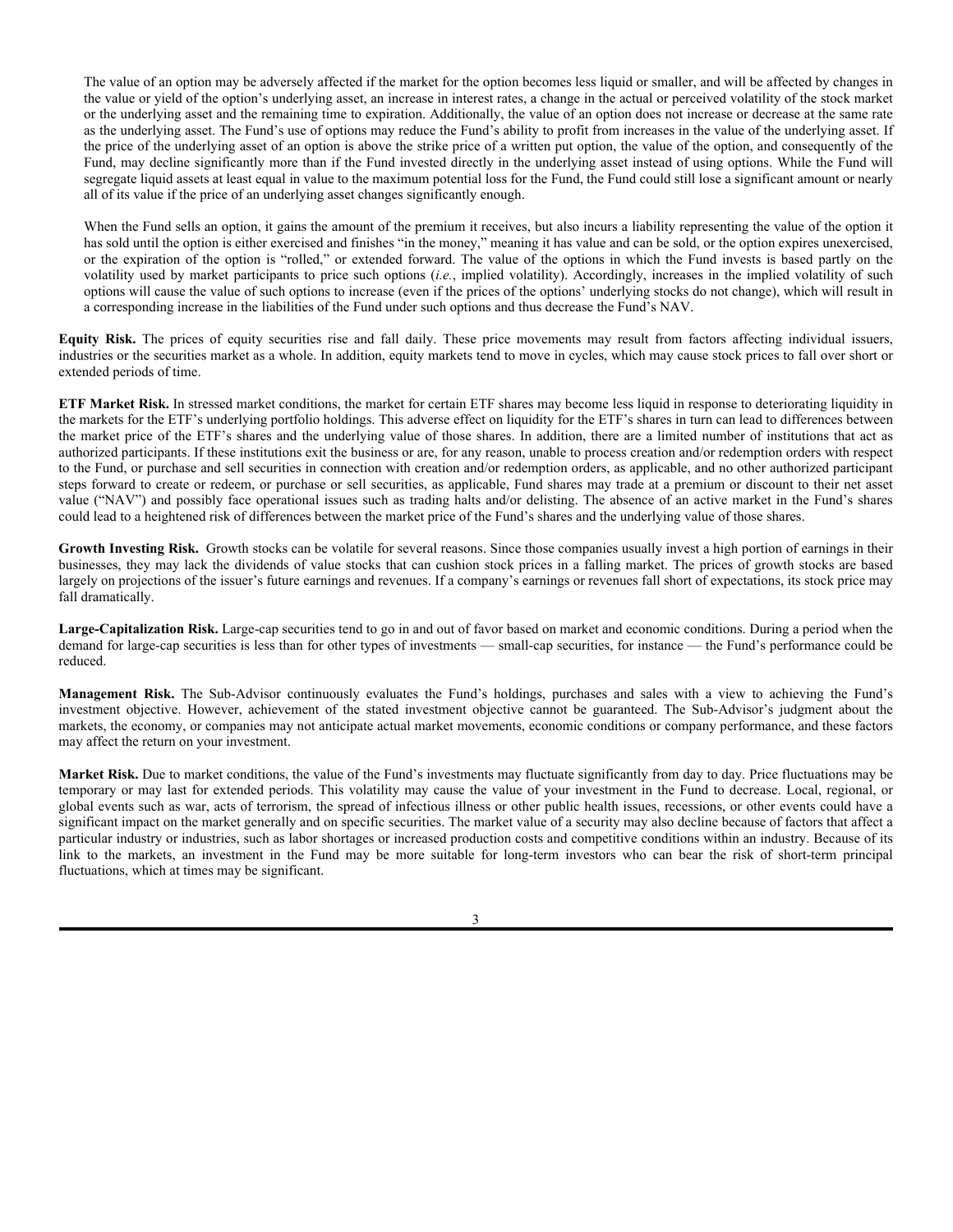**Mid-Capitalization Risk.** Mid-cap companies may be more volatile and more likely than large-cap companies to have limited product lines, markets, or financial resources, and to depend on a few key employees. Returns on investments in stocks of mid-cap companies could trail the returns on investments in stocks of large-cap companies or the equity market as a whole.

**Models and Data Risk.** When models and data prove to be incorrect or incomplete, any decisions made in reliance thereon expose the Fund to potential risks. In addition, the use of predictive models has inherent risk. Because predictive models are usually constructed based on historical data supplied by third parties, the success of relying on such models may depend heavily on the accuracy and reliability of the supplied historical data.

**Portfolio Turnover Risk.** The Fund may experience relatively high portfolio turnover, which may result in increased transaction costs and performance that is lower than expected and potentially greater tax exposure.

**Small-Capitalization Risk.** Security prices of small cap companies may be more volatile than those of larger companies and therefore the Fund's share price may be more volatile than those of funds that invest a larger percentage of their assets in securities issued by larger-cap companies.

Tax Risk. If positions held by the Fund pursuant to its options overlay strategy were treated as "straddles" for federal income tax purposes, or the Fund's risk of loss with respect to a position was otherwise diminished as set forth in Treasury Regulations, dividends on stocks that are a part of such positions would not constitute qualified dividend income subject to such favorable income tax treatment in the hands of non-corporate shareholders or be eligible for the dividends received deduction for corporate shareholders. In addition, generally, straddles are subject to certain rules that may affect the amount, character and timing of the Fund's gains and losses with respect to straddle positions.

**Trading Risk.** Shares of the Fund may trade above or below their NAV. The trading price of the Fund's shares may deviate significantly from their NAV during periods of market volatility and, in such instances, you may pay significantly more or receive significantly less than the underlying value of the Fund's shares. There can be no assurance that an active trading market for the Fund's shares will develop or be maintained. In addition, trading in shares of the Fund may be halted because of market conditions or for reasons that, in the view of the NYSE Arca, Inc. (the "Exchange"), make trading in shares inadvisable.

## **FUND PERFORMANCE**

A comparison of the Fund's performance with that of a broad measure of market performance may give some indication of the risks of an investment in the Fund; however, the Fund is new and, therefore, does not have a performance history for a full calendar year. Of course, once the Fund has performance, this past performance (before and after taxes) does not necessarily indicate how the Fund will perform in the future.

Updated performance information is available on the Fund's website at www.advisorshares.com.

## **MANAGEMENT**

| <b>Name</b>                         | <b>Title</b> |
|-------------------------------------|--------------|
| AdvisorShares Investments, LLC      | Advisor      |
| Alpha DNA Investment Management LLC | Sub-Advisor  |
|                                     |              |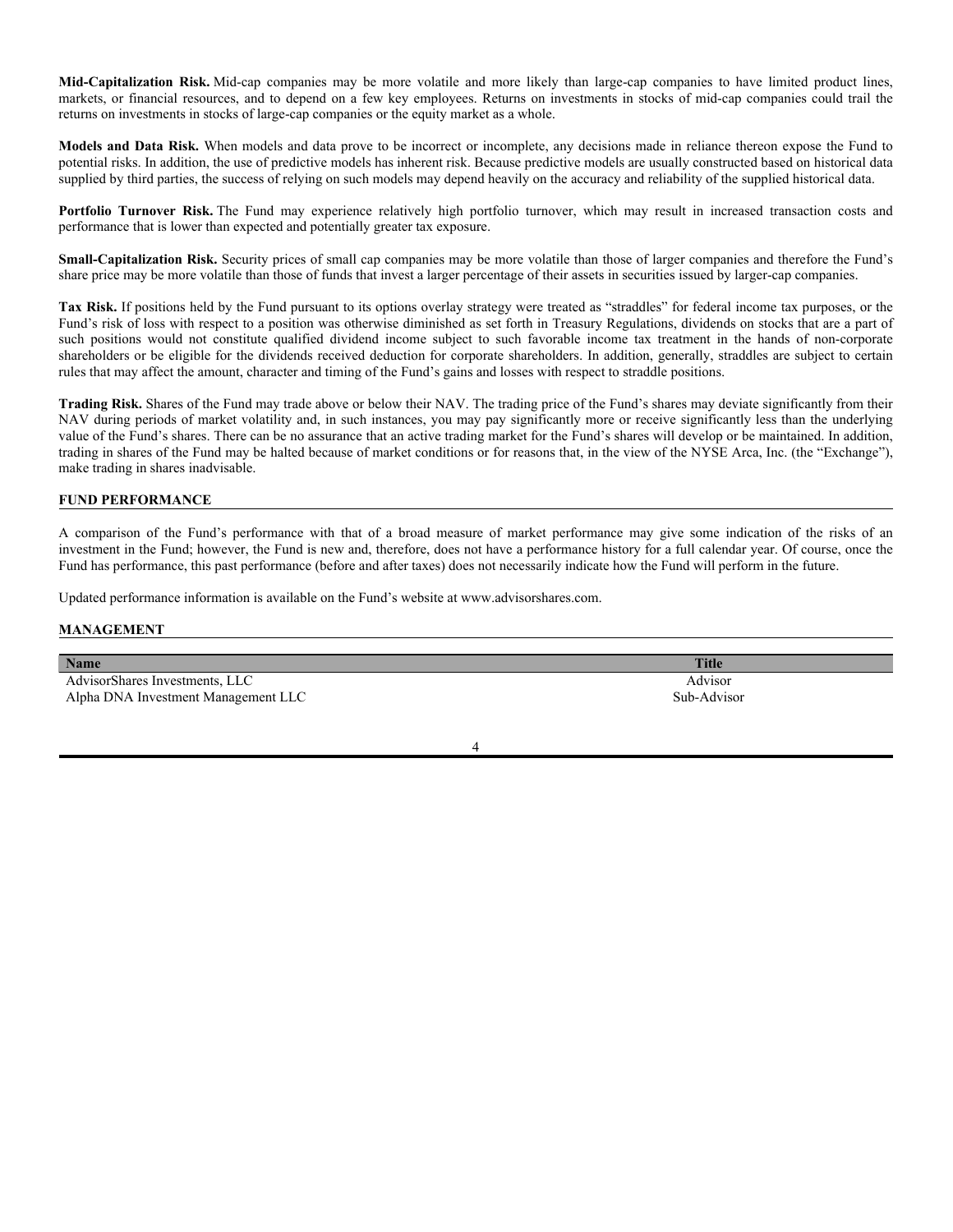**Wayne Ferbert,** *Co-Founder and Managing Director* since November 2014

#### **PURCHASE AND SALE OF FUND SHARES**

The Fund issues and redeems shares on a continuous basis at NAV only in a large specified number of shares called a "Creation Unit." Only institutional investors that are acting as the Fund's authorized participants (typically broker-dealers) may purchase or redeem Creation Units. A Creation Unit transaction generally is conducted in exchange for a basket of securities closely approximating the holdings of the Fund along with a specified amount of cash.

Individual Fund shares may only be purchased and sold in secondary market transactions through brokers. The shares of the Fund are listed on the Exchange and, because shares trade at market price rather than at NAV, shares may trade at a value greater than (premium) or less than (discount) NAV. When buying or selling shares in the secondary market, you may incur costs attributable to the difference between the highest price a buyer is willing to pay to purchase shares of the Fund (bid) and the lowest price a seller is willing to accept for shares of the Fund (ask) (the "bid-ask spread"). Recent information regarding the Fund's NAV, market price, premiums and discounts, and bid-ask spreads will be available on the Fund's website at www.advisorshares.com.

## **TAX INFORMATION**

The Fund intends to make distributions that may be taxed as ordinary income, qualified dividend income or capital gains (or a combination thereof), unless you are investing through a tax-advantaged arrangement such as a 401(k) plan or an individual retirement account ("IRA"), which may be taxed upon withdrawal.

## **PAYMENTS TO BROKER-DEALERS AND OTHER FINANCIAL INTERMEDIARIES**

Investors purchasing shares in the secondary market through a brokerage account or with the assistance of a broker may be subject to brokerage commissions and charges**.** If you purchase Fund shares through a broker-dealer or other financial intermediary (such as a bank), the Advisor or Sub-Advisor may pay the intermediary for the sale of Fund shares and related services. These payments may create a conflict of interest by influencing broker-dealers or other intermediaries and your salesperson to recommend the Fund over another investment. Ask your salesperson or visit your financial intermediary's website for more information.

5

**Name and Title Length of Service with Sub-Advisor**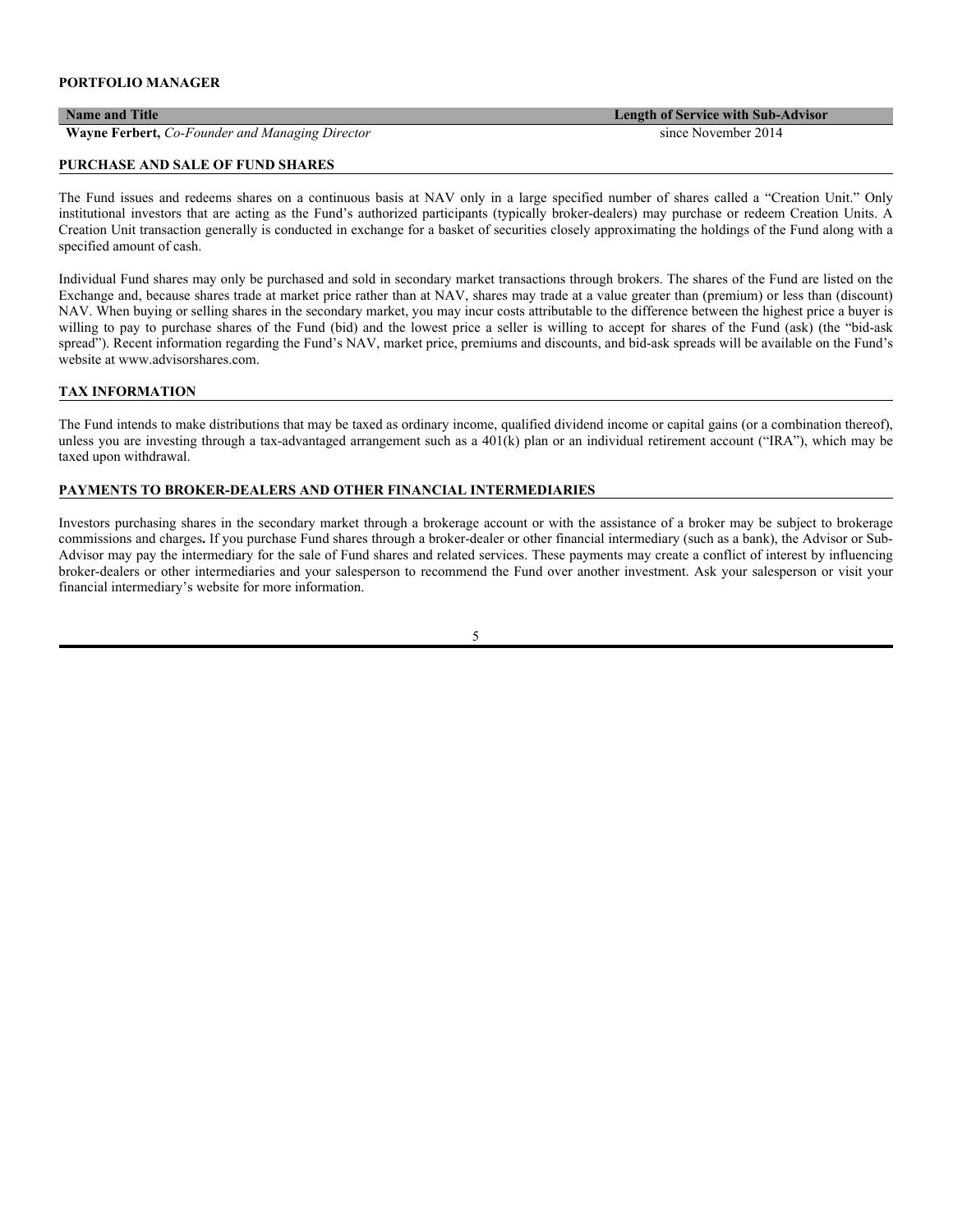# **MORE INFORMATION ABOUT THE TRUST AND THE FUND**

AdvisorShares Trust (the "Trust") is a Delaware statutory trust offering a number of professionally managed investment portfolios or funds.

Creation Units of the Fund are issued and redeemed principally in-kind for portfolio securities along with a specified cash payment.

## **EXCEPT WHEN AGGREGATED IN CREATION UNITS, SHARES OF THE FUND ARE NOT REDEEMABLE SECURITIES.**

## **MORE INFORMATION ABOUT THE FUND'S INVESTMENT OBJECTIVE**

The Fund seeks long-term capital appreciation. The Fund's investment objective is non-fundamental and may be changed by the Trust's Board of Trustees (the "Board") without a shareholder vote.

## **MORE INFORMATION ABOUT THE FUND'S PRINCIPAL INVESTMENT STRATEGIES**

The Fund is an actively managed ETF and, thus, does not seek to replicate the performance of a specified passive index of securities. Instead, it uses an active investment strategy in seeking to meet its investment objective. The Sub-Advisor, subject to the oversight of the Advisor and the Board, has discretion on a daily basis to manage the Fund's portfolio in accordance with the Fund's investment objective and investment policies. The Fund will not change the 80% investment policy included in its principal investment strategy without providing 60 days notice to shareholders.

To determine which individual stocks to purchase, the Sub-Advisor employs a series of proprietary machine learning algorithms as described above. Machine learning is a type of artificial intelligence that allows computer systems to become more accurate at predicting outcomes without being explicitly programmed to do so. Machine learning algorithms use historical data as input to predict new output values.

The Sub-Advisor then buys and sells equity securities for the Fund's portfolio using the research and stock rankings. In general, the Sub-Advisor buys equity securities that are identified as attractive and considers selling them when they appear less attractive based on the Sub-Advisor's investment process. The Sub-Advisor is a systematic manager that generally implements the portfolio constructed by the machine learning algorithms, but may override the stock selection based on the following factors:

- catalysts that could affect the likelihood of a stock move in the near-term;
- any merger or proposed merger of the stock with another stock;
- any bankruptcy filings or announcement by the firm that causes the solvency of the firm to be in question; and
- possible temporary mis-pricings caused by apparent market volatility or market disruptions.

To implement the put option strategy, the Sub-Advisor utilizes exchange-traded equity options based on the U.S. Indices or on ETFs that replicate such indices. The put options portfolio is constructed by buying a put option at an out-of-the-money strike price with a target delta of -0.25 to -0.30. The put option strategy is an actively managed process and is designed to provide a continuous market hedge for the portfolio. The put option spread is generally maintained at a level whereby the Fund is protected from a decrease in the market in excess of ten percent. The options are systematically reset on at least a quarterly basis to better capitalize on current market conditions and opportunities while seeking to provide predictable returns in all market cycles. The put options are sized to maintain notional protection across the entire value of the U.S. equity portfolio of stocks.

#### **MORE INFORMATION ABOUT THE PRINCIPAL RISKS OF INVESTING IN THE FUND**

The Fund is subject to a number of risks that may affect the value of its shares. This section provides additional information about the Fund's principal risks. The degree to which a risk applies to the Fund varies according to its investment allocation. Each investor should review the complete description of the principal risks before investing in the Fund. An investment in the Fund may not be appropriate for certain investors. As with investing in other securities whose prices increase and decrease in market value, you may lose money by investing in the Fund.

6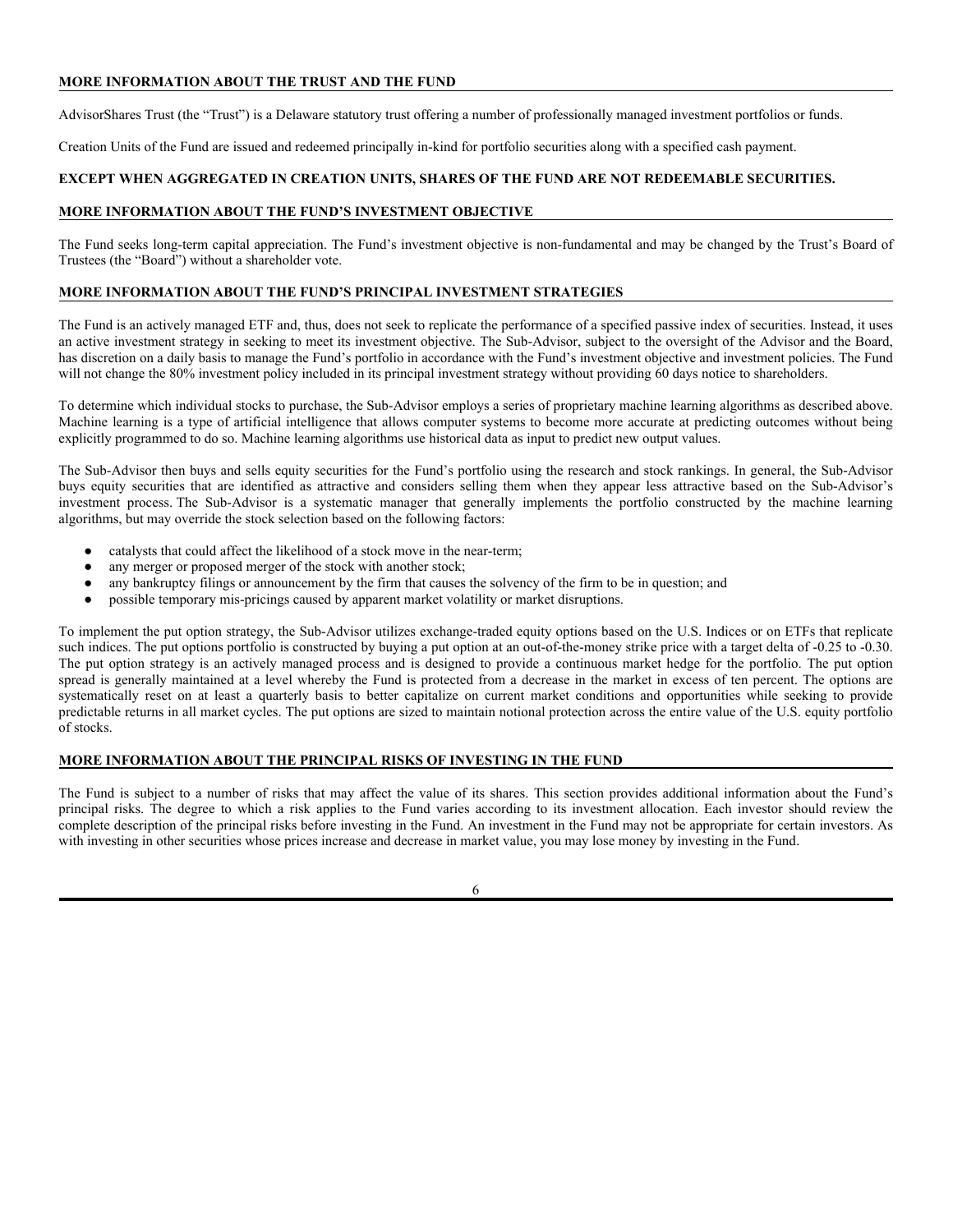**Derivatives Risk.** The Fund may invest in derivatives to gain market exposure, enhance returns or hedge against market declines. Examples of derivatives are options, futures, options on futures and swaps. The Fund's use of derivative instruments involves risks different from or possibly greater than, the risks associated with investing directly in securities and other traditional investments. These risks include (i) the risk that the counterparty to a derivative transaction may not fulfill its contractual obligations; (ii) the risk of mispricing or improper valuation, (iii) the risk that changes in the value of the derivative may not correlate perfectly with the underlying asset, rate or index; and (iv) the credit risk of the underlying asset, rate or index. These risks could cause the Fund to lose more than the principal amount invested. In addition, investments in derivatives may involve leverage, which means a small percentage of assets invested in derivatives can have a disproportionately larger impact on the Fund.

**Options Risk.** Selling (writing) and buying options are speculative activities and entail greater than ordinary investment risks. The Fund's use of put options can lead to losses because of adverse movements in the price or value of the underlying asset, which may be magnified by certain features of the options. When selling a put option, the Fund will receive a premium; however, this premium may not be enough to offset a loss incurred by the Fund if the price of the underlying asset is below the strike price by an amount equal to or greater than the premium. Purchasing of put options involves the payment of premiums, which may adversely affect the Fund's performance. Purchasing a put option gives the purchaser of the option the right to sell a specified quantity of an underlying asset at a fixed exercise price over a defined period of time. Purchased put options may expire unexercised, resulting in the Fund's loss of the premium it paid for the option.

The value of an option may be adversely affected if the market for the option becomes less liquid or smaller, and will be affected by changes in the value or yield of the option's underlying asset, an increase in interest rates, a change in the actual or perceived volatility of the stock market or the underlying asset and the remaining time to expiration. Additionally, the value of an option does not increase or decrease at the same rate as the underlying asset. The Fund's use of options may reduce the Fund's ability to profit from increases in the value of the underlying asset. If the price of the underlying asset of an option is above the strike price of a written put option, the value of the option, and consequently of the Fund, may decline significantly more than if the Fund invested directly in the underlying asset instead of using options. While the Fund will segregate liquid assets at least equal in value to the maximum potential loss for the Fund, the Fund could still lose a significant amount or nearly all of its value if the price of an underlying asset changes significantly enough.

When the Fund sells an option, it gains the amount of the premium it receives, but also incurs a liability representing the value of the option it has sold until the option is either exercised and finishes "in the money," meaning it has value and can be sold, or the option expires unexercised, or the expiration of the option is "rolled," or extended forward. The value of the options in which the Fund invests is based partly on the volatility used by market participants to price such options (*i.e.,* implied volatility). Accordingly, increases in the implied volatility of such options will cause the value of such options to increase (even if the prices of the options' underlying stocks do not change), which will result in a corresponding increase in the liabilities of the Fund under such options and thus decrease the Fund's NAV.

**Equity Risk.** The prices of equity securities in which the Fund invests rise and fall daily. These price movements may result from factors affecting individual companies, industries or the securities market as a whole. Individual companies may report poor results or be negatively affected by industry and/or economic trends and developments. The prices of securities issued by such companies may decline in response. In addition, the equity market tends to move in cycles which may cause stock prices to fall over short or extended periods of time.

**ETF Market Risk.** In stressed market conditions, the market for certain ETF shares may become less liquid in response to deteriorating liquidity in the markets for the ETF's underlying portfolio holdings. This adverse effect on liquidity for the ETF's shares in turn can lead to a difference between the market price of the ETF's shares and the underlying value of those shares. This difference can be reflected as a spread between the bid and ask prices quoted during the day or a premium or discount in the closing price from the Fund's NAV.

7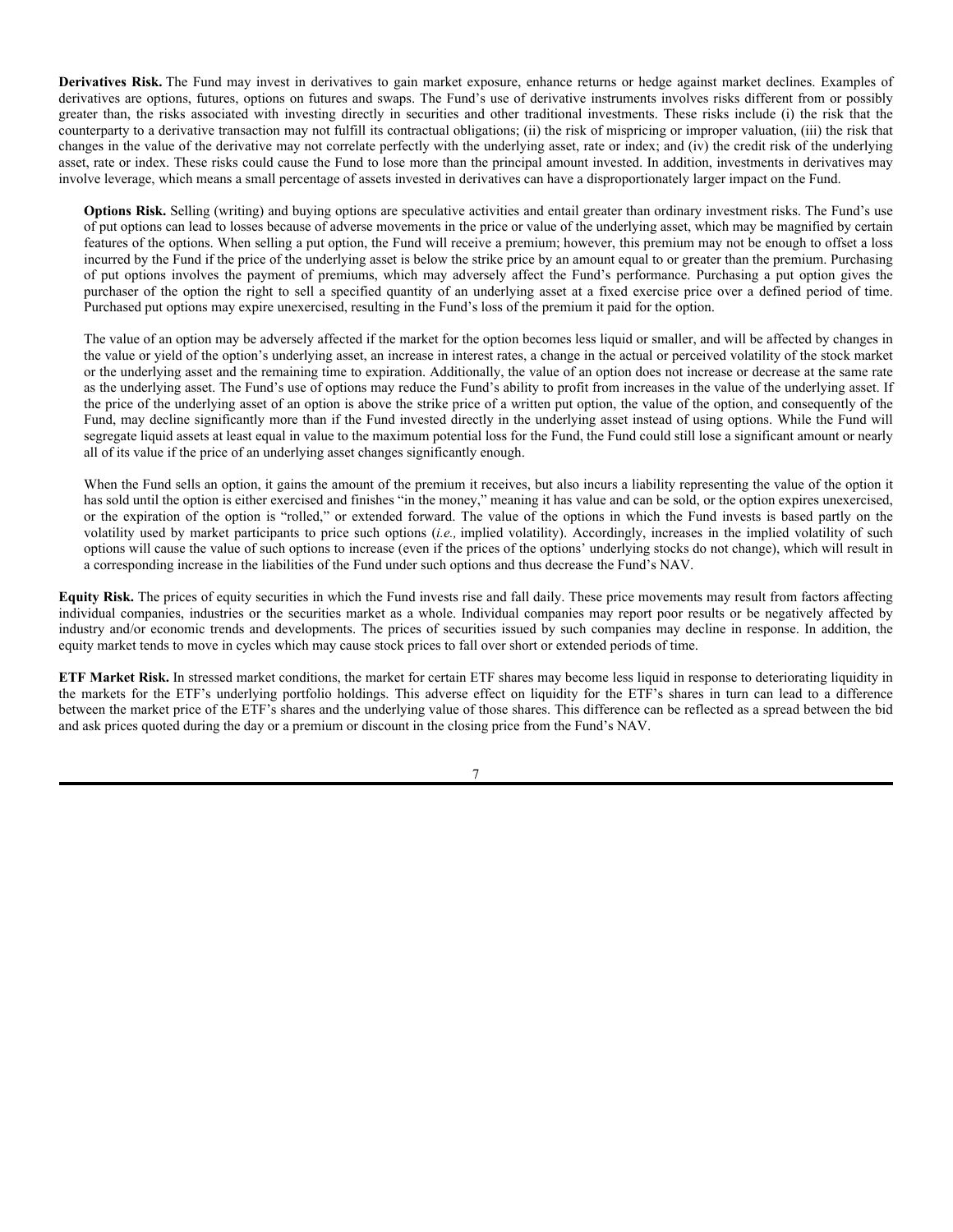Because the Fund's shares trade in the secondary market, a broker may charge a commission to execute a transaction in shares and an investor may incur the cost of the spread between the price at which a dealer will buy shares (bid) and the somewhat higher price at which a dealer will sell shares (ask). In addition, not only are there a limited number of institutions that act as authorized participants, direct trading by authorized participants is critical to ensuring that the Fund's shares trade at or close to NAV. However, market makers are not obligated to make a market in the Fund's shares nor are authorized participants obligated to execute purchase or redemption orders for Creation Units and, in times of market stress, circumstances could develop that could cause them to refrain from these activities or reduce their role. The absence of an active market could lead to a heightened risk of differences between the market price of the Fund's shares and the underlying value of those shares.

Growth Investing Risk. Growth stocks can be volatile for several reasons. Since those companies usually invest a high portion of earnings in their businesses, they may lack the dividends of value stocks that can cushion stock prices in a falling market. The prices of growth stocks are based largely on projections of the issuer's future earnings and revenues. If a company's earnings or revenues fall short of expectations, its stock price may fall dramatically. Growth stocks may be more expensive relative to their earnings or assets compared to value or other stocks.

**Large-Capitalization Risk.** The large-cap segment of the market may underperform other segments of the equity market or the equity market as a whole. The underperformance of large-cap securities may cause the Fund's performance to be less than expected.

**Management Risk.** The Sub-Advisor continuously evaluates the Fund's holdings, purchases and sales with a view to achieving the Fund's investment objective. However, achievement of the stated investment objective cannot be guaranteed. The Sub-Advisor's judgment about the markets, the economy, or companies may not anticipate actual market movements, economic conditions or company performance, and these factors may affect the return on your investment. In fact, no matter how good a job the Sub-Advisor does, you could lose money on your investment in the Fund, just as you could with other investments. If the Sub-Advisor is incorrect in its assessment of the income, growth or price realization potential of the Fund's holdings or incorrect in its assessment of general market or economic conditions, then the value of the Fund's shares may decline.

**Market Risk.** Investments in securities, in general, are subject to market risks that may cause their prices to fluctuate over time. The Fund's investments may decline in value due to factors affecting securities markets generally, such as real or perceived adverse economic conditions or changes in interest or currency rates, or particular countries, segments, economic sectors, industries or companies within those markets. Local, regional, or global events such as war, acts of terrorism, the spread of infectious illness or other public health issues, recessions, or other events could have a significant impact on the market generally and on specific securities. For example, since December 2019, a novel strain of coronavirus has spread globally, which has resulted in the temporary closure of many corporate offices, retail stores, manufacturing facilities and factories, and other businesses across the world. As the extent of the impact on global markets from the coronavirus is difficult to predict, the extent to which the coronavirus may negatively affect the Fund's performance or the duration of any potential business disruption is uncertain. Any potential impact on performance will depend to a large extent on future developments and new information that may emerge regarding the duration and severity of the coronavirus and the actions taken by authorities and other entities to contain the coronavirus or treat its impact.

Changes in market conditions and interest rates generally do not have the same impact on all types of securities and instruments. Fluctuations in the value of securities and financial instruments in which the Fund invests will cause the NAV of the Fund to fluctuate. Historically, the markets have moved in cycles, and the value of the Fund's securities may fluctuate drastically from day to day. Because of its link to the markets, an investment in the Fund may be more suitable for long-term investors who can bear the risk of short-term principal fluctuations, which at times may be significant.

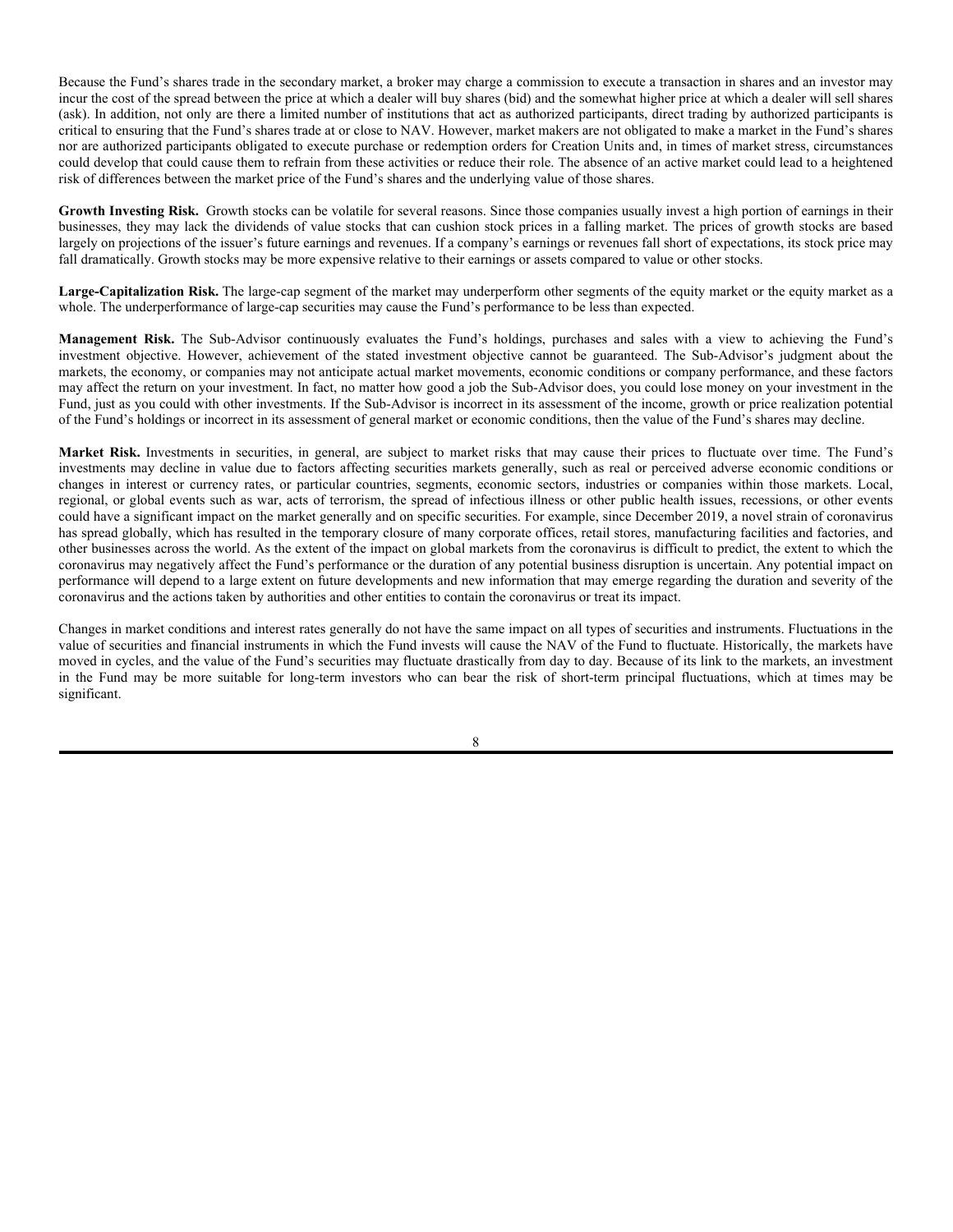**Mid-Capitalization Risk.** Security prices of mid-cap companies may be based in substantial part on future expectations rather than current achievements and may move sharply, especially during market upturns and downturns. Mid-cap companies themselves may be more vulnerable to adverse business or economic events than larger, more established companies. During a period when the performance of mid-cap securities falls behind that of other types of investments, such as large-cap stocks or the equity market as whole, the Fund's performance could be reduced.

**Models and Data Risk.** To the extent a model does not perform as designed or as intended, the Fund's strategy may not be successfully implemented and a Fund may lose value. If the model or data are incorrect or incomplete, any decisions made in reliance thereon may lead to the inclusion or exclusion of securities that would have been excluded or included had the model or data been correct and complete. The use of predictive models has inherent risks. For example, such models may incorrectly forecast future behavior, leading to potential losses. In addition, in unforeseen or certain low-probability scenarios (often involving a market disruption of some kind), such models may produce unexpected results, which can result in losses for the Fund. Furthermore, because predictive models are usually constructed based on historical data supplied by third parties, the success of relying on such models may depend heavily on the accuracy and reliability of the supplied historical data.

**Portfolio Turnover Risk.** The Fund's strategy may frequently involve buying and selling securities, which may lead to relatively high portfolio turnover. Higher portfolio turnover may result in the Fund paying increased transaction costs and generating greater tax liabilities for shareholders. Portfolio turnover also may cause the Fund's performance to be lower than expected.

**Small-Capitalization Risk.** Security prices of small cap companies may be more volatile than those of larger companies. Security prices of smallcap companies are generally more vulnerable than those of large-cap companies to adverse business and economic developments. The securities of small-cap companies may be thinly traded, making it difficult for the Fund to buy and sell them. In addition, small-cap companies are typically less stable financially than larger, more established companies and may depend on a small number of essential personnel, making them more vulnerable to loss of personnel. Small-cap companies also normally have less diverse product lines than larger cap companies and are more susceptible to adverse developments concerning their products.

**Tax Risk**. If positions held by the Fund pursuant to its options overlay strategy were treated as "straddles" for federal income tax purposes, or the Fund's risk of loss with respect to a position was otherwise diminished as set forth in Treasury Regulations, dividends on stocks that are a part of such positions would not constitute qualified dividend income subject to such favorable income tax treatment in the hands of non-corporate shareholders or be eligible for the dividends received deduction for corporate shareholders. In addition, generally, straddles are subject to certain rules that may affect the amount, character and timing of the Fund's gains and losses with respect to straddle positions by requiring, among other things, that: (1) any loss realized on disposition of one position of a straddle may not be recognized to the extent that the Fund has unrealized gains with respect to the other position in such straddle; (2) the Fund's holding period in straddle positions be suspended while the straddle exists (possibly resulting in a gain being treated as short-term capital gain rather than long-term capital gain); (3) the losses recognized with respect to certain straddle positions that are part of a mixed straddle and that are not subject to Section 1256 of the Internal Revenue Code of 1986 (the "Internal Revenue Code") be treated as 60% long-term and 40% short-term capital loss; (4) losses recognized with respect to certain straddle positions that would otherwise constitute short-term capital losses be treated as long-term capital losses; and (5) the deduction of interest and carrying charges attributable to certain straddle positions may be deferred.

**Trading Risk.** Shares of the Fund may trade above or below their NAV. The NAV of shares will fluctuate with changes in the market value of the Fund's holdings. The trading prices of shares will fluctuate in accordance with changes in NAV, as well as market supply and demand. When the market price of the Fund's shares deviates significantly from NAV, you may pay significantly more or receive significantly less than the underlying value of the Fund's shares. However, given that shares can be created and redeemed only in Creation Units at NAV, the Advisor and Sub-Advisor do not believe that large discounts or premiums to NAV will exist for extended periods of time. Although the Fund's shares are currently listed on the Exchange, there can be no assurance that an active trading market for shares will develop or be maintained. In addition, trading in shares of the Fund may be halted because of market conditions or for reasons that, in the view of the Exchange, make trading in shares inadvisable.

 $\overline{Q}$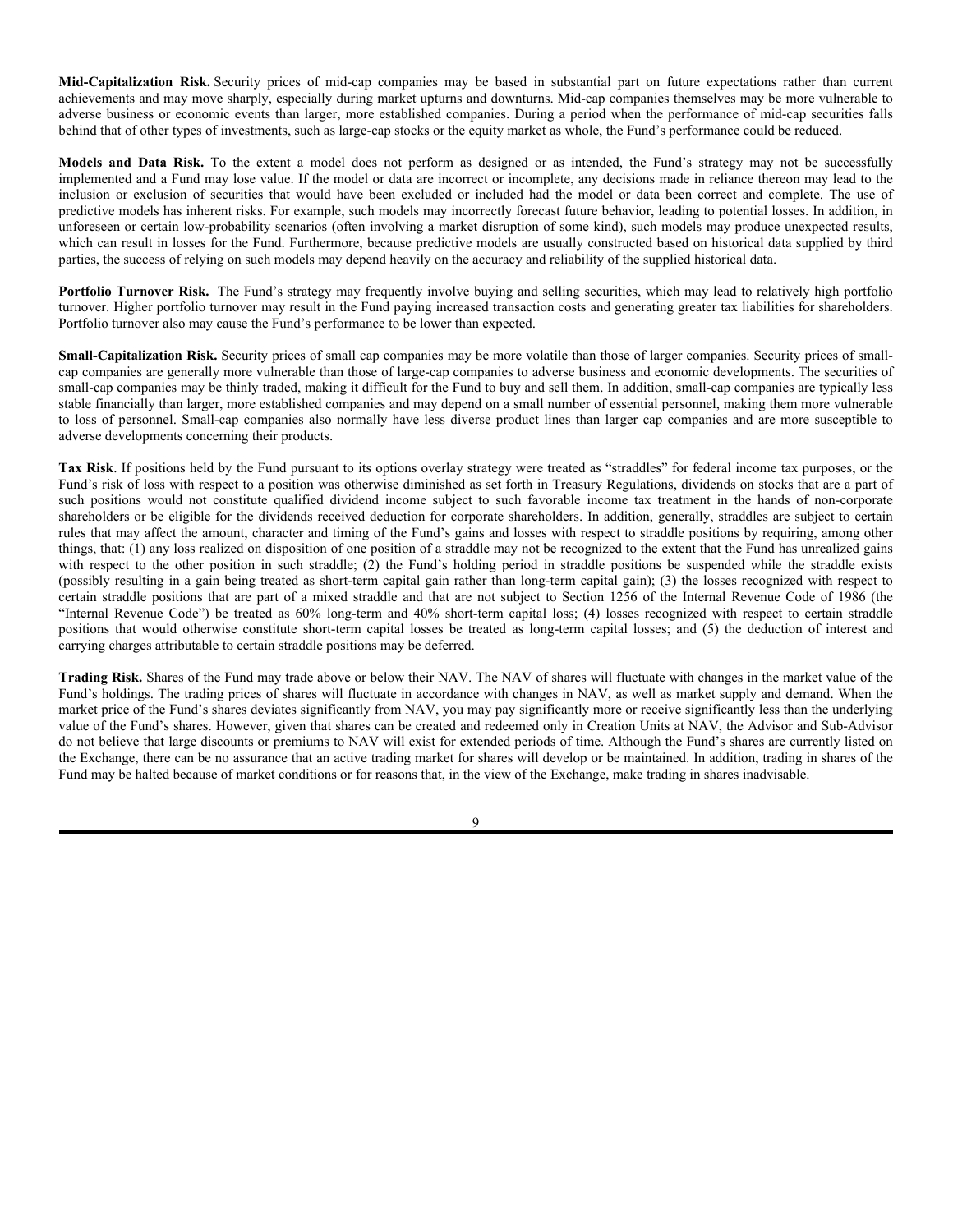# **OTHER INVESTMENT PRACTICES AND STRATEGIES**

**Temporary Defensive Positions.** To respond to adverse market, economic, political or other conditions, the Fund may invest up to 100% of its total assets, without limitation, in cash, high-quality, short-term debt securities and money market instruments. The Fund may be invested in this manner for extended periods, depending on the Sub-Advisor's assessment of market conditions. Debt securities and money market instruments include shares of other mutual funds, commercial paper, certificates of deposit, bankers' acceptances, U.S. government securities, repurchase agreements, and bonds that are rated BBB or higher. While the Fund is in a defensive position, the Fund may not achieve its investment objective. Furthermore, to the extent that the Fund invests in money market funds, the Fund would bear its pro rata portion of each such money market fund's advisory fees and operational expenses.

**Lending of Portfolio Securities.** The Fund may lend portfolio securities to brokers, dealers and other financial organizations that meet capital and other credit requirements or other criteria established by the Fund's Board. These loans, if and when made, may not exceed 33<sup>1</sup>/<sub>3</sub>% of the total asset value of the Fund (including the loan collateral). Such loans may be terminated at any time. Any such loans must be continuously secured by collateral maintained on a current basis in an amount at least equal to the market value of the securities loaned by the Fund. In a loan transaction, as compensation for lending its securities, the Fund will receive a portion of the dividends or interest accrued on the securities held as collateral or, in the case of cash collateral, a portion of the income from the investment of such cash. In addition, the Fund will receive the amount of all dividends, interest and other distributions on the loaned securities. However, the borrower has the right to vote the loaned securities. The Fund will call loans to vote proxies if a material issue affecting the investment is to be voted upon. Loans are made only to borrowers that are deemed by the securities lending agent to be of good financial standing. Should the borrower of the securities fail financially, the Fund may experience delays in recovering the securities or exercising its rights in the collateral. In a loan transaction, the Fund will also bear the risk of any decline in value of securities acquired with cash collateral. The Fund will attempt to minimize this risk by limiting the investment of cash collateral to high quality instruments of short maturity.

Please see the Fund's Statement of Additional Information (the "SAI") for a more complete list of portfolio investment strategies, permitted investments and related risks.

# **PORTFOLIO HOLDINGS**

A description of the Fund's policies and procedures with respect to the disclosure of Fund portfolio securities is available (i) in the SAI and (ii) on the Trust's website at www.advisorshares.com. The Fund's daily portfolio holdings information also is available on the Trust's website.

# **MANAGEMENT OF THE FUND**

# **INVESTMENT ADVISOR**

AdvisorShares Investments, LLC, located at 4800 Montgomery Lane, Suite 150, Bethesda, Maryland 20814, serves as investment advisor of the Fund. As of September 30, 2021, the Advisor had approximately \$2 billion in assets under management.

The Advisor continuously reviews, supervises, and administers the Fund's investment program. In particular, the Advisor provides investment and operational oversight of the Sub-Advisor. The Board supervises the Advisor and establishes policies that the Advisor must follow in its day-to-day management activities. Pursuant to an investment advisory agreement between the Trust and the Advisor, the Advisor is entitled to receive an annual advisory fee of 0.76% based on the average daily net assets of the Fund. The Advisor pays the Sub-Advisor out of the advisory fee it receives from the Fund. For the most recent fiscal year, the Fund paid the Advisor 0.76% after waivers based on its average daily net assets.

The Advisor bears all of its own costs associated with providing these advisory services and the expenses of the members of the Board who are affiliated with the Advisor. The Advisor may make payments from its own resources to broker-dealers and other financial institutions in connection with the sale of Fund shares.

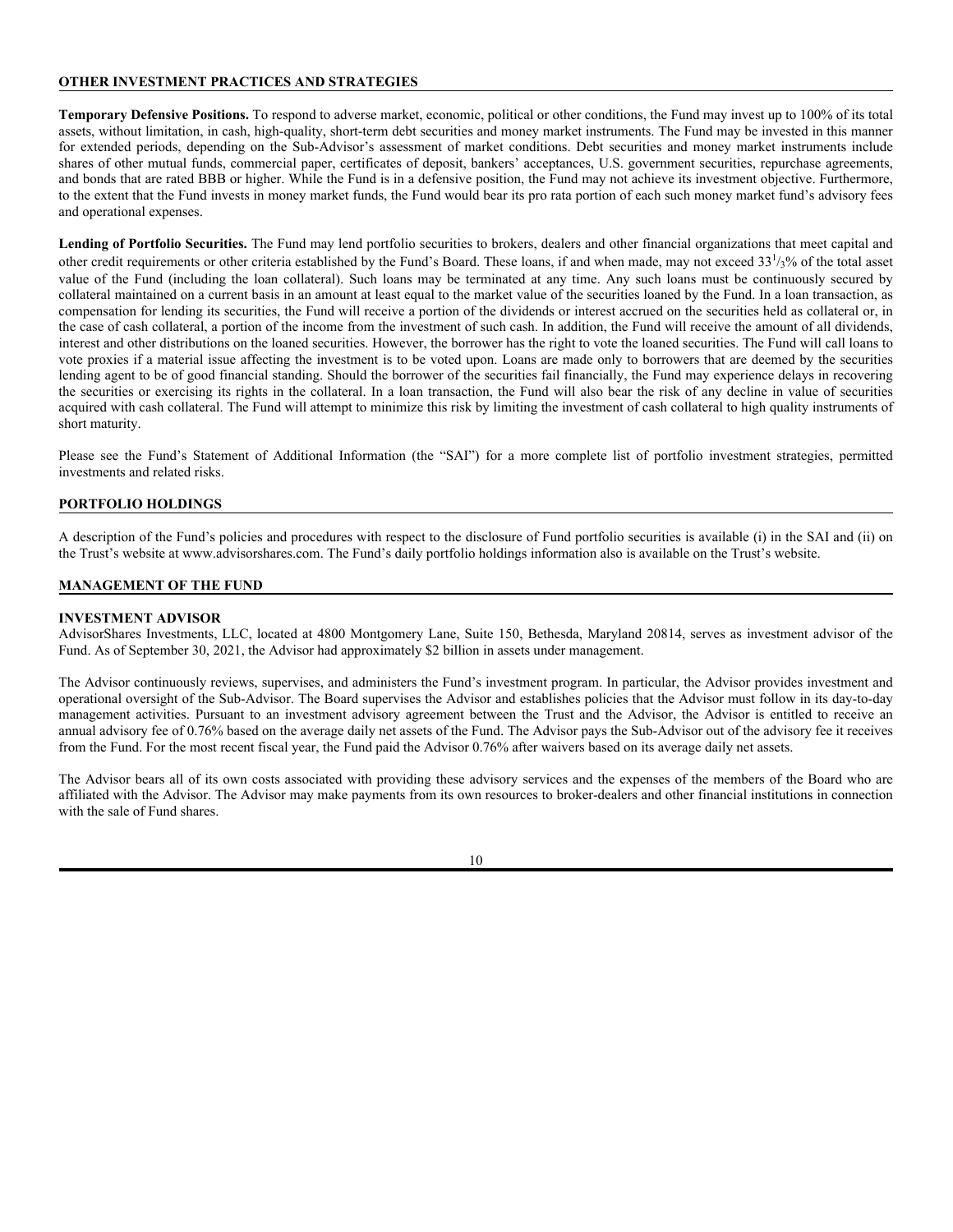The Advisor has contractually agreed to waive its fees and/or reimburse expenses in order to keep net expenses (excluding amounts payable pursuant to any plan adopted in accordance with Rule 12b-1, interest expense, taxes, brokerage commissions, acquired fund fees and expenses, other expenditures which are capitalized in accordance with generally accepted accounting principles, and extraordinary expenses) from exceeding 1.35% of the Fund's average daily net assets for at least one year from the date of this Prospectus. The expense limitation agreement may be terminated without payment of any penalty (i) by the Trust for any reason and at any time and (ii) by the Advisor, for any reason, upon ninety (90) days' prior written notice to the Trust, such termination to be effective as of the close of business on the last day of the then-current one-year period. If at any point it becomes unnecessary for the Advisor to waive fees or reimburse expenses, the Board may permit the Advisor to retain the difference between the Fund's total annual operating expenses and the expense limitation currently in effect, or, if lower, the expense limitation that was in effect at the time of the waiver and/or reimbursement, to recapture all or a portion of its prior fee waivers or expense reimbursements within three years of the date they were waived or reimbursed.

Pursuant to an exemptive order from the U.S. Securities and Exchange Commission (the "SEC"), the Advisor, subject to certain conditions, has the right, without shareholder approval, to hire a new unaffiliated sub-advisor or materially amend the terms of a sub-advisory agreement with an unaffiliated sub-advisor when the Board and the Advisor believe that a change would benefit the Fund. The Prospectus will be supplemented when there is a significant change in the Fund's sub-advisory arrangement.

A discussion regarding the basis for the Board's most recent approval of the Fund's investment advisory agreement is available in the Trust's Annual Report to Shareholders dated June 30, 2021.

## **INVESTMENT SUB-ADVISOR**

Alpha DNA Investment Management LLC is a registered investment advisory firm located at 8860 Columbia 100 Parkway, Suite 301, Columbia, Maryland 21045. The Sub-Advisor provides investment management services to separate accounts and ETFs. As of September 30, 2021, the Sub-Advisor had approximately \$192 million in assets under management.

The Sub-Advisor is responsible for selecting the Fund's investments in accordance with the Fund's investment objective, policies and restrictions.

A discussion regarding the basis for the Board's approval of the Fund's investment sub-advisory agreement is available in the Trust's Annual Report to Shareholders dated June 30, 2021.

#### **PORTFOLIO MANAGER**

The following portfolio manager is primarily responsible for the day-to-day management of the Fund.

## **Wayne Ferbert,** *Co-Founder and Managing Director*

Mr. Ferbert founded the Sub-Advisor, first as a subsidiary of another firm in 2014 and then, in 2017, as a standalone entity. As Managing Director, he is responsible for investment strategy across the Sub-Advisor's client accounts. Mr. Ferbert has spent his entire career since 1993 in financial services at firms like TD Ameritrade, KPMG, and USF&G Insurance. He holds a Bachelor's of Science in Business Administration from Bucknell University and an MBA from Loyola College (Maryland).

Additional information about the portfolio manager's compensation, other accounts managed by the portfolio manager, and the portfolio manager's ownership of securities in the Fund is available in the SAI.

#### **OTHER SERVICE PROVIDERS**

Foreside Fund Services, LLC (the "Distributor") is the principal underwriter and distributor of the Fund's shares. The Distributor's principal address is Three Canal Plaza, Suite 100, Portland, Maine 04101. The Distributor will not distribute shares in less than whole Creation Units, and it does not maintain a secondary market in the shares. The Distributor is a broker-dealer registered under the Securities Exchange Act of 1934 and a member of the Financial Industry Regulatory Authority, Inc. ("FINRA"). The Distributor is not affiliated with the Advisor, Sub-Advisor, The Bank of New York Mellon or any of their respective affiliates.

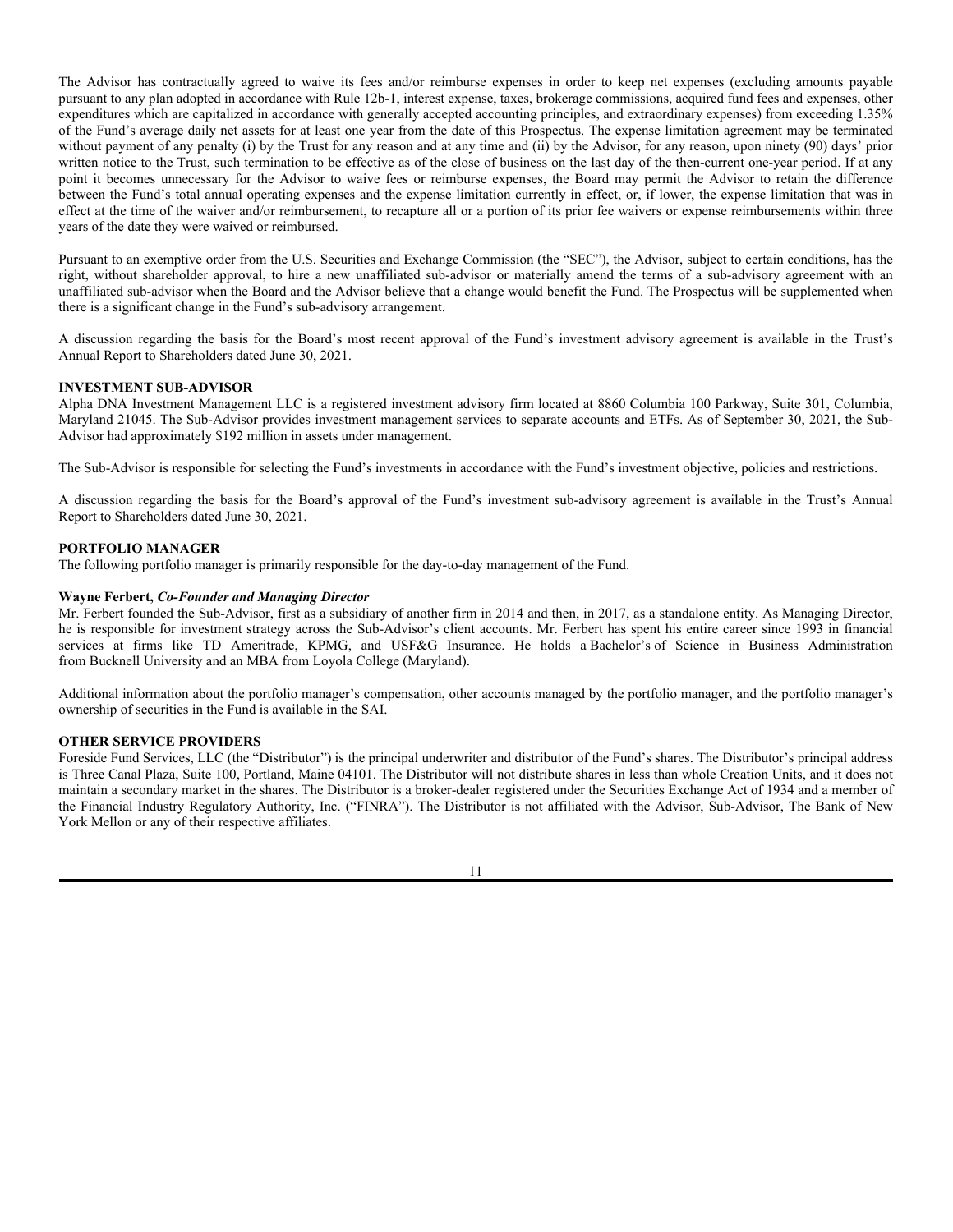The Bank of New York Mellon, located at 240 Greenwich Street, New York, New York 10286, serves as the administrator, custodian, transfer agent and fund accounting agent for the Fund.

Morgan, Lewis & Bockius LLP, located at 1111 Pennsylvania Avenue, N.W., Washington, D.C. 20004, serves as legal counsel to the Trust.

Tait, Weller & Baker LLP, located at Two Liberty Place, 50 South 16<sup>th</sup> Street, Suite 2900, Philadelphia, Pennsylvania 19102, serves as the Fund's independent registered public accounting firm. The independent registered public accounting firm is responsible for auditing the annual financial statements of the Fund.

## **SHAREHOLDER INFORMATION**

#### **CALCULATING NET ASSET VALUE**

The Fund calculates NAV by (i) taking the current market value of its total assets, (ii) subtracting any liabilities, and (iii) dividing that amount by the total number of shares owned by shareholders.

The Fund calculates NAV once each business day as of the regularly scheduled close of normal trading on the New York Stock Exchange, LLC (the "NYSE") (normally 4:00 p.m. Eastern Time). The NYSE is typically closed on weekends and most national holidays.

In calculating NAV, the Fund generally values its portfolio investments at market prices. If market prices are unavailable or the Fund thinks that they are unreliable, or when the value of a security has been materially affected by events occurring after the relevant market closes, the Fund will price those securities at fair value as determined in good faith using methods approved by the Board. With respect to investments in U.S.-traded securities with readily available pricing, it is expected that there would be limited circumstances in which the Fund would use fair value pricing – for example, if the exchange on which a portfolio security is principally traded closed early or if trading in a particular security was halted during the day and did not resume prior to the time the Fund calculated its NAV.

The use of fair valuation in pricing a security involves the consideration of a number of subjective factors and, therefore, is susceptible to the unavoidable risk that the valuation may be higher or lower than the price at which the security might actually trade if a reliable market price were readily available.

More information about the valuation of the Fund's holdings can be found in the SAI.

#### **PREMIUM/DISCOUNT AND BID-ASK SPREAD INFORMATION**

The price of the Fund's shares is based on market price, which may differ from the Fund's daily NAV per share and can be affected by market forces of supply and demand, economic conditions and other factors. Information showing the number of days that the market price of the Fund's shares was greater than the Fund's NAV per share (*i.e.*, at a premium) and the number of days it was less than the Fund's NAV per share (*i.e.*, at a discount) for various time periods is available by visiting the Fund's website at www.advisorshares.com. Also available on the Fund's website is information about bid-ask spreads.

#### **DIVIDENDS AND DISTRIBUTIONS**

The Fund pays out dividends and distributes its net capital gains, if any, to shareholders at least annually.

#### **ACTIVE INVESTORS AND MARKET TIMING**

Shares of the Fund are listed for trading on the Exchange, which allows retail investors to purchase and sell individual shares at market prices throughout the trading day similar to other publicly traded securities. Because these secondary market trades do not involve the Fund directly, it is unlikely that secondary market trading would cause any harmful effects of market timing, such as dilution, disruption of portfolio management, increases in the Fund's trading costs or realization of capital gains. The Board has determined not to adopt policies and procedures designed to prevent or monitor for frequent purchases and redemptions of the Fund's shares because the Fund sells and redeems its shares at NAV only in Creation Units pursuant to the terms of a participant agreement between the Distributor and an authorized participant, principally in exchange for a basket of securities that mirrors the composition of the Fund's portfolio and a specified amount of cash. The Fund also imposes transaction fees on such Creation Unit transactions that are designed to offset the Fund's transfer and other transaction costs associated with the issuance and redemption of the Creation Unit shares.

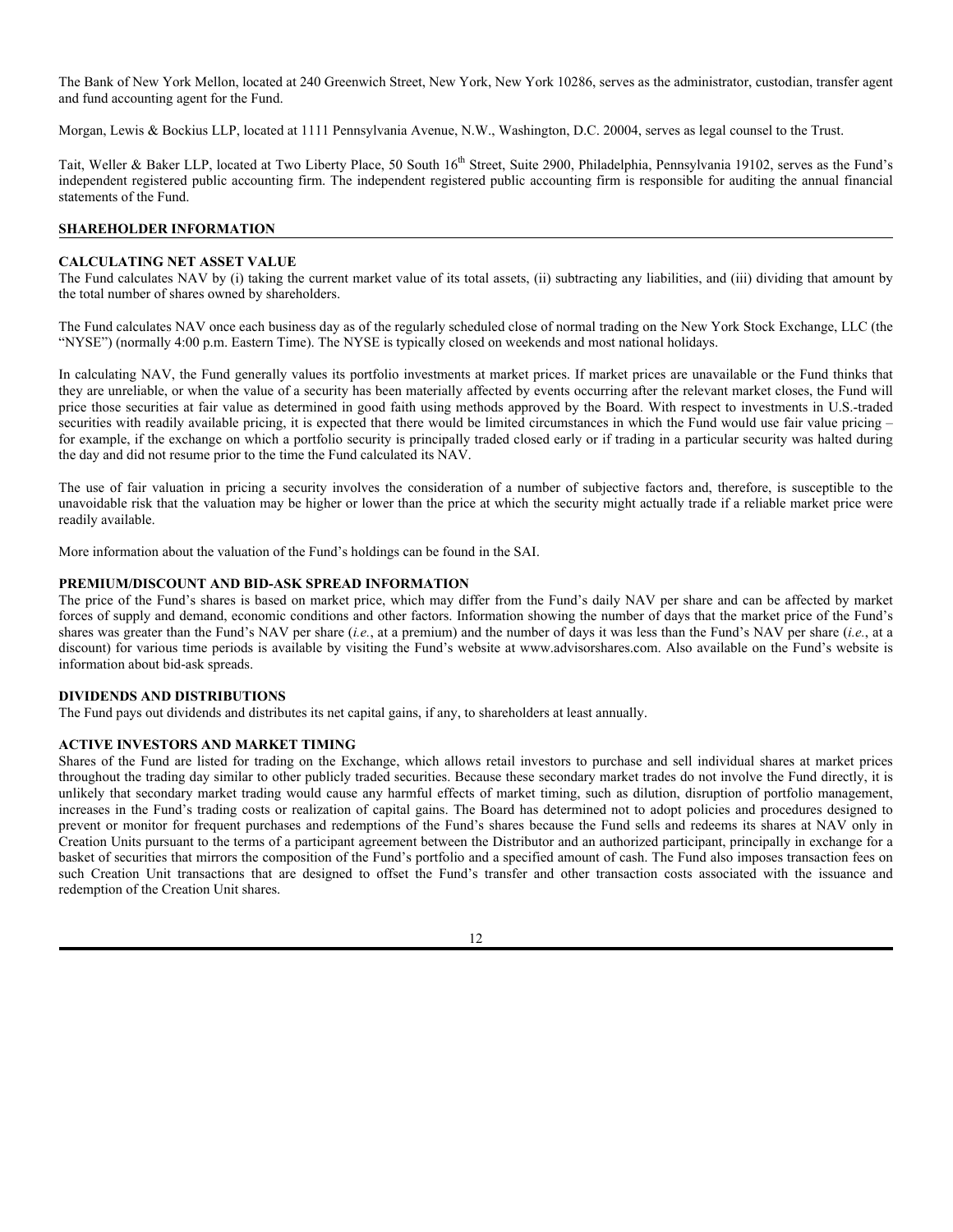## **BOOK-ENTRY**

Shares of the Fund are held in book-entry form, which means that no stock certificates are issued. Depository Trust Company ("DTC"), or its nominee, is the record owner of all outstanding shares of the Fund and is recognized as the owner of all shares.

Investors owning shares of the Fund are beneficial owners as shown on the records of DTC or its participants. DTC serves as the securities depository for all shares. Participants in DTC include securities brokers and dealers, banks, trust companies, clearing corporations and other institutions that directly or indirectly maintain a custodial relationship with DTC. As a beneficial owner of shares, you are not entitled to receive physical delivery of stock certificates or to have shares registered in your name, and you are not considered a registered owner of shares. Therefore, to exercise any right as an owner of shares, you must rely upon the procedures of DTC and its participants (*e.g.*, broker-dealers, banks, trust companies, or clearing companies). These procedures are the same as those that apply to any stocks that you hold in book-entry or "street name" through your brokerage account.

## **INVESTING IN THE FUND**

For more information on how to buy and sell shares of the Fund, call the Trust at 877.843.3831 or visit the Fund's website at www.advisorshares.com.

#### **DISTRIBUTION PLAN**

The Fund has adopted a Distribution Plan pursuant to Rule 12b-1 under the Investment Company Act of 1940 that allows the Fund to pay distribution fees to the Distributor and other firms that provide distribution services. The Fund will pay distribution fees to the Distributor at an annual rate not to exceed 0.25% of its average daily net assets. If a service provider provides distribution services, the Distributor will pay the service provider out of its distribution fees.

No distribution fees are currently charged to the Fund; there are no plans to impose distribution fees, and no distribution fees will be charged for at least one year from the date of this Prospectus. However, to the extent distribution fees are charged in the future, because the Fund would pay these fees out of assets on an ongoing basis, over time these fees may cost you more than other types of sales charges and would increase the cost of your investment. At such time as distribution fees are charged, the Fund will notify investors by adding disclosure to the Fund's website and in the Fund's Prospectus. Any distribution fees will be approved by the Board.

## **ADDITIONAL TAX INFORMATION**

The following is a summary of some important tax issues that affect the Fund and its shareholders. The summary is based on current tax law, which may be changed by legislative, judicial or administrative action. The summary is very general, and does not address investors subject to special rules, such as investors who hold shares through an IRA, 401(k) or other tax-advantaged account. More information about taxes is located in the SAI.

*You are urged to consult your tax advisor regarding specific questions as to U.S. federal, state and local income taxes.*

#### **Tax Status of the Fund**

The Fund is treated as a separate entity for U.S. federal income tax purposes and intends to elect and to qualify for the special tax treatment afforded to a regulated investment company ("RIC") under the Internal Revenue Code. As long as the Fund qualifies for treatment as a RIC, it pays no federal income tax on the earnings it timely distributes to shareholders. However, the Fund's failure to qualify as a RIC or to meet minimum distribution requirements would result (if certain relief provisions were not available) in fund-level taxation and, consequently, a reduction in income available for distribution to shareholders.

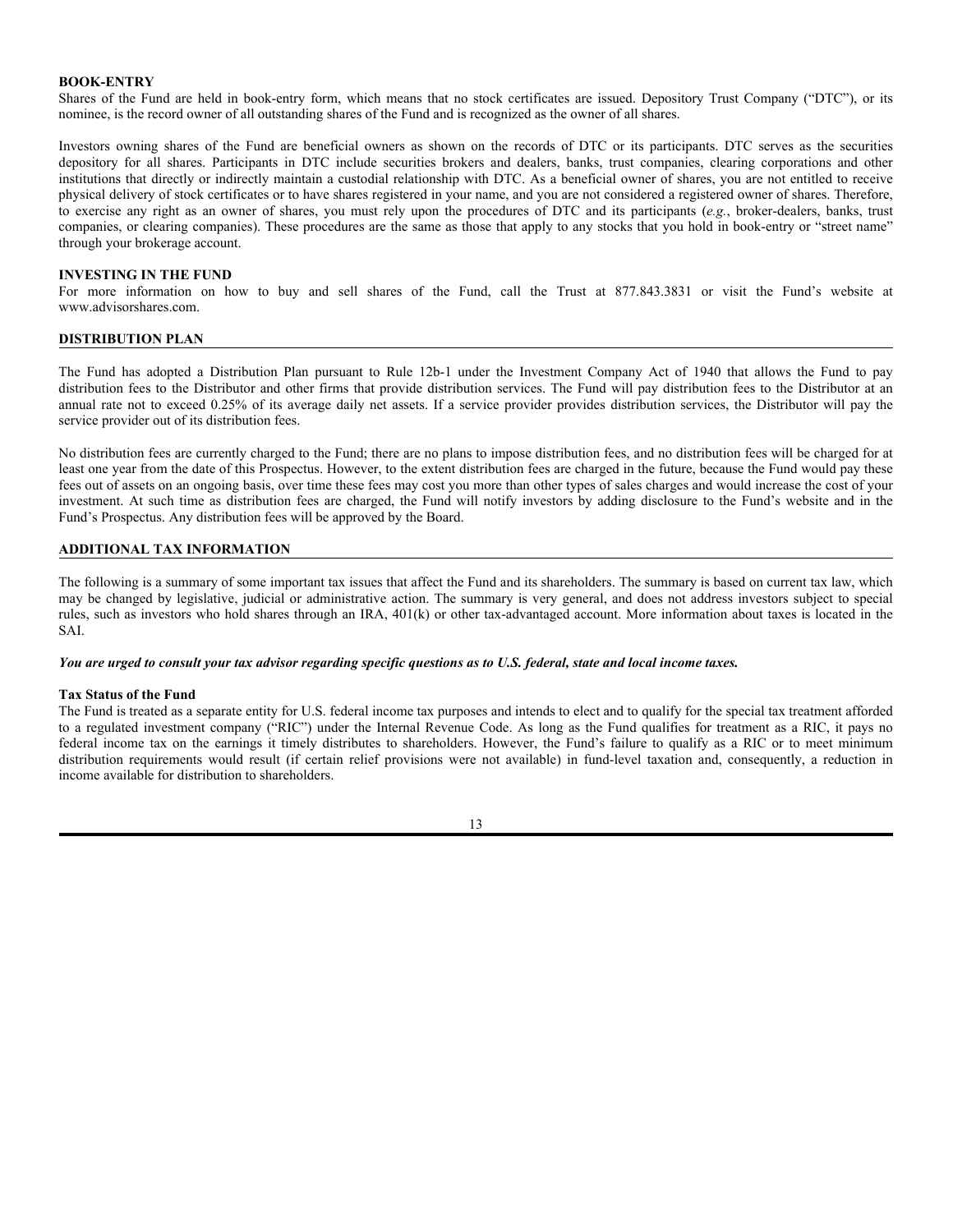Unless you are a tax-exempt entity or your investment in Fund shares is made through a tax-deferred retirement account, such as an IRA, you need to be aware of the possible tax consequences when:

- the Fund makes distributions;
- you sell Fund shares; and
- you purchase or redeem Creation Units (authorized participants only).

# **Tax Status of Distributions**

- The Fund intends to distribute, at least annually, substantially all of its net investment income and net capital gains income.
- The Fund's distributions from income and net short-term capital gains will generally be taxed to you as ordinary income. For noncorporate shareholders, dividends reported by the Fund as qualified dividend income are generally eligible for reduced tax rates applicable to long-term capital gains, provided holding period and other requirements are met. Qualified dividend income generally is income derived from dividends paid by U.S. corporations or certain foreign corporations that are either incorporated in a U.S. possession or eligible for tax benefits under certain U.S. income tax treaties. In addition, dividends that the Fund receives in respect of stock of certain foreign corporations may be qualified dividend income if that stock is readily tradable on an established U.S. securities market. For such dividends to be taxed as qualified dividend income to a non-corporate shareholder, the Fund must satisfy certain holding period requirements with respect to the underlying stock and the non-corporate shareholder must satisfy holding period requirements with respect to his or her ownership of the Fund's shares. Holding periods may be suspended for these purposes for stock that is hedged. The Fund's investment strategies may limit its ability to distribute dividends eligible to be reported as qualified dividend income.
- Corporate shareholders may be entitled to dividends received deduction for the portion of dividends they receive that are attributable to dividends received by the Fund (directly or in some cases indirectly) from U.S. corporations, subject to certain limitations. The Fund's investment strategies may limit its ability to distribute dividends eligible for the dividends received deduction for corporate shareholders.
- Taxes on distributions of capital gains (if any) are determined by how long the Fund owned the investments that generated them, rather than how long a shareholder has owned their shares. Sales of assets held by the Fund for more than one year generally result in long-term capital gains and losses, and sales of assets held by the Fund for one year or less generally result in short-term capital gains and losses. Distributions from the Fund's short-term capital gains are generally taxable as ordinary income. Any distributions of net capital gain (the excess of the Fund's net long-term capital gains over its net short-term capital losses) that you receive from the Fund generally are taxable as long-term capital gains regardless of how long you have owned your shares. Long-term capital gains are taxed to non-corporate shareholders at reduced tax rates.
- Dividends and distributions are generally taxable to you whether you receive them in cash or reinvest them in additional shares.
- In general, your distributions are subject to federal income tax for the year in which they are paid. However, distributions paid in January but declared by the Fund in October, November or December of the previous year may be taxable to you in the previous year.
- Shortly after the close of each calendar year, the Fund will inform you of the amount of your ordinary income dividends, qualified dividend income, foreign tax credits, and net capital gain distributions received from the Fund.
	- 14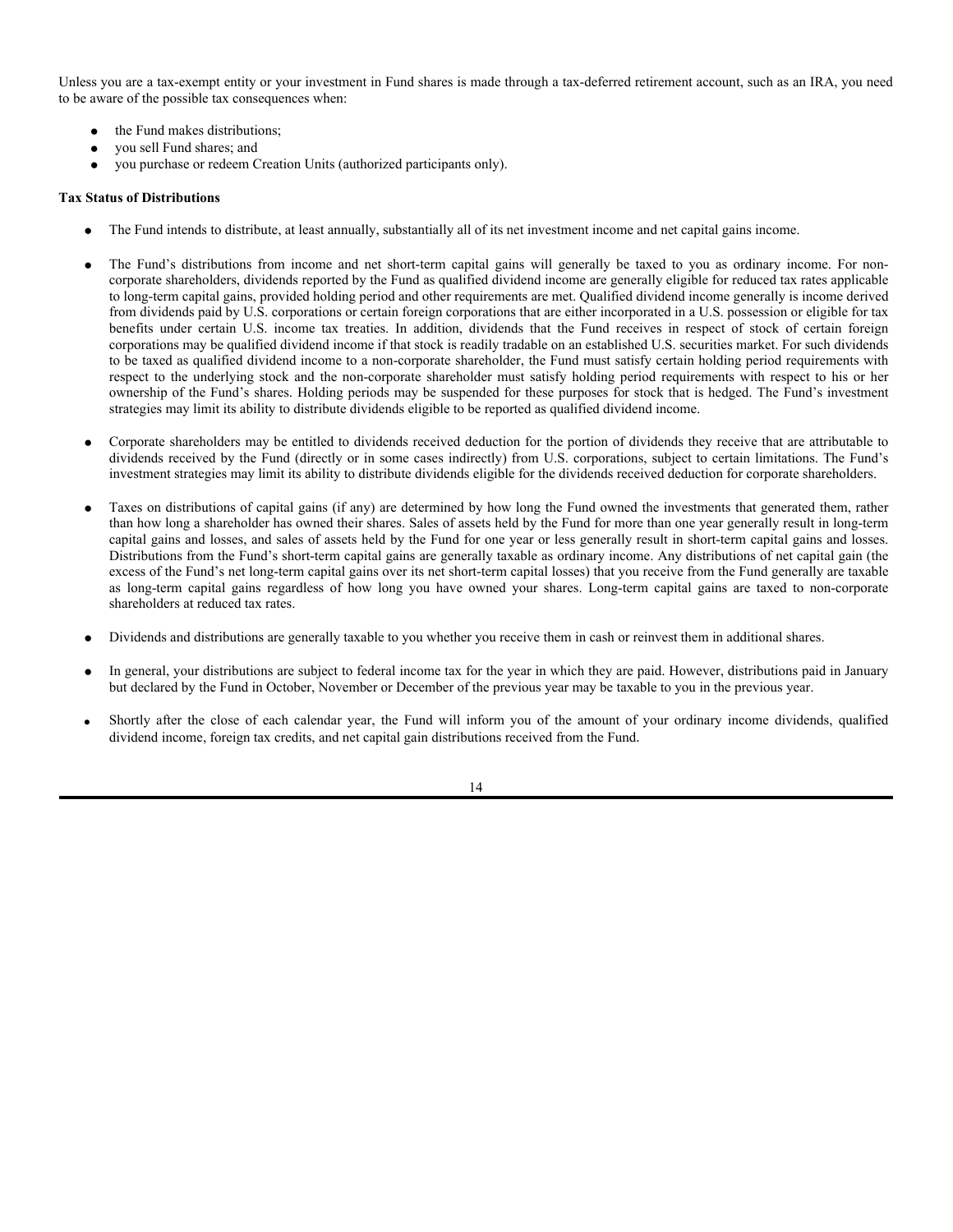You may wish to avoid investing in the Fund (or your broker) shortly before a dividend or other distribution, because such a distribution will generally be taxable even though it may economically represent a return of a portion of your investment.

## **Taxes on Exchange-Listed Share Sales**

Any capital gain or loss realized upon a sale of shares is generally treated as long-term capital gain or loss if the shares have been held for more than one year and as short-term capital gain or loss if the shares have been held for one year or less, except that any capital loss on the sale of shares held for six months or less is treated as long-term capital loss to the extent of amounts treated as distributions of long-term capital gains to the shareholder with respect to such shares. Any loss realized on a sale will be disallowed to the extent shares of the Fund are acquired, including through reinvestment of dividends, within a 61-day period beginning 30 days before and ending 30 days after the disposition of Fund shares. The ability to deduct capital losses may be limited.

## **Derivatives and Complex Securities**

The Fund may invest in complex securities such as equity options, index options, repurchase agreements, foreign currency contracts, hedges and swaps, transactions treated as straddles for U.S. federal income tax purposes, and futures contracts. These investments may be subject to numerous special and complex tax rules. These rules could affect the Fund's ability to qualify as a RIC, affect whether gains and losses recognized by the Fund are treated as ordinary income or loss or capital gain or loss, accelerate the recognition of income to the Fund, cause income or gain to be recognized even though corresponding cash is not received by the Fund and/or defer the Fund's ability to recognize losses. In turn, those rules may affect the amount, timing or character of the income distributed by the Fund. Additional information regarding the Fund's investments in complex securities can be found in the Fund's SAI.

## **Foreign Taxes**

Dividends, interest, and other income received by the Fund with respect to foreign securities may give rise to withholding and other taxes imposed by foreign countries. Tax conventions between certain countries and the United States may reduce or eliminate such taxes. The Fund may need to file special claims for refunds to secure the benefits of a reduced rate.

## **Net Investment Income Tax**

U.S. individuals with income exceeding certain thresholds are subject to a 3.8% tax on all or a portion of their "net investment income," including interest, dividends, and certain capital gains (generally including capital gain distributions and capital gains realized on the sale or exchange of shares). This 3.8% tax also applies to all or a portion of the undistributed net investment income of certain shareholders that are estates and trusts.

#### **Non-U.S. Investors**

If you are not a citizen or permanent resident of the United States, the Fund's ordinary income dividends will generally be subject to a 30% U.S. withholding tax, unless a lower treaty rate applies or unless such income is effectively connected with a U.S. trade or business. The 30% withholding tax generally will not apply to distributions of net capital gain. The Fund may, under certain circumstances, report all or a portion of a dividend as an "interest-related dividend" or a "short-term capital gain dividend," which would generally be exempt from this 30% U.S. withholding tax, provided certain other requirements are met. Short-term capital gain dividends received by a nonresident alien individual who is present in the U.S. for a period or periods aggregating 183 days or more during the taxable year are not exempt from this 30% withholding tax. Different tax consequences may result if you are a foreign shareholder engaged in a trade or business within the United States or if you are a foreign shareholder entitled to claim the benefits of a tax treaty.

### **Backup Withholding**

The Fund will be required in certain cases to withhold (as "backup withholding") on amounts payable to any shareholder who (1) has provided the Fund either an incorrect tax identification number or no number at all, (2) is subject to backup withholding by the Internal Revenue Service for failure to properly report payments of interest or dividends, (3) has failed to certify to the Fund that such shareholder is not subject to backup withholding, or (4) has not certified that such shareholder is a U.S. person (including a U.S. resident alien). The backup withholding rate is 24%. Backup withholding will not, however, be applied to payments that have been subject to the 30% withholding tax applicable to shareholders who are neither citizens nor residents of the United States.

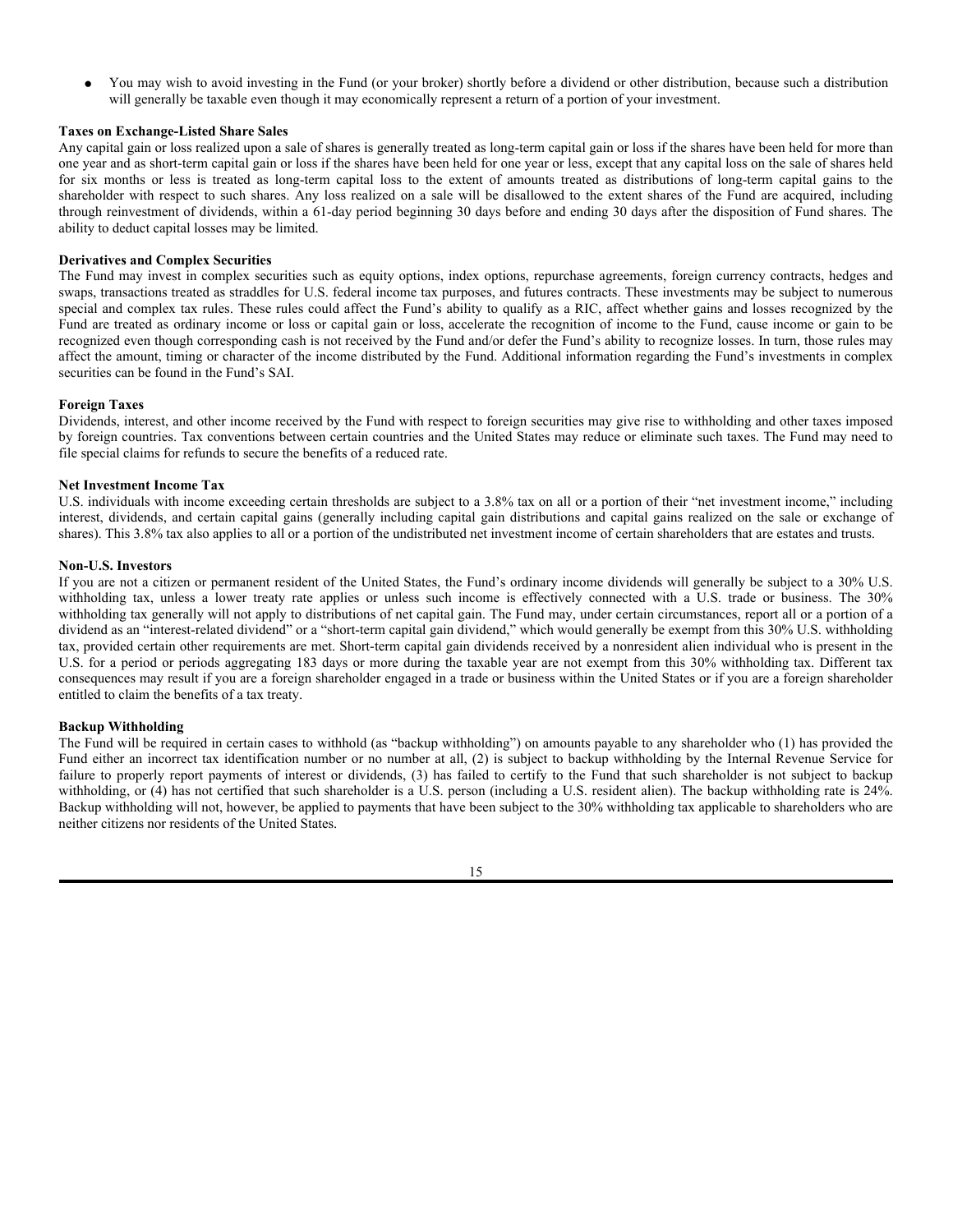#### **Taxes on Creation and Redemption of Creation Units**

An authorized participant who purchases a Creation Unit by exchanging securities in-kind generally will recognize a gain or loss equal to the difference between (a) the sum of the market value of the Creation Units at the time and any net cash received, and (b) the sum of the purchaser's aggregate basis in the securities surrendered and any net cash paid for the Creation Units. An authorized participant who redeems Creation Units will generally recognize a gain or loss equal to the difference between (x) the sum of the redeemer's basis in the Creation Units and any net cash paid, and (y) the sum of the aggregate market value of the securities received and any net cash received. The Internal Revenue Service, however, may assert that a loss that is realized upon an exchange of securities for Creation Units may not be currently deducted under the rules governing "wash sales" by an authorized participant that does not mark-to-market its holdings, or on the basis that there has been no significant change in economic position. Authorized participants should consult their own tax advisor with respect to whether wash sales rules apply and when a loss might be deductible.

The Fund has the right to reject an order for Creation Units if the purchaser (or a group of purchasers) would, upon obtaining the shares so ordered, own 80% or more of the outstanding shares of the Fund and if, pursuant to section 351 of the Internal Revenue Code, the Fund would have a basis in the deposit securities different from the market value of such securities on the date of deposit. The Fund also has the right to require information necessary to determine beneficial share ownership for purposes of the 80% determination. If the Fund does issue Creation Units to a purchaser (or a group of purchasers) that would, upon obtaining the Creation Units so ordered, own 80% or more of the outstanding shares of the Fund, the purchaser (or a group of purchasers) will not recognize gain or loss upon the exchange of securities for Creation Units.

The Fund may include cash when paying the redemption price for Creation Units in addition to, or in place of, the delivery of a basket of securities. The Fund may be required to sell portfolio securities in order to obtain the cash needed to distribute redemption proceeds. This may cause the Fund to recognize investment income and/or capital gains or losses that it might not have recognized if it had completely satisfied the redemption in-kind. As a result, the Fund may be less tax efficient if it includes such a cash payment than if the in-kind redemption process was used.

Persons exchanging securities or non-U.S. currency for Creation Units should consult their own tax advisors with respect to the tax treatment of any creation or redemption transaction. If you purchase or redeem Creation Units, you will be sent a confirmation statement showing how many Fund shares you purchased or redeemed and at what price.

The foregoing discussion summarizes some of the consequences under current federal tax law of an investment in the Fund. It is not a substitute for personal tax advice. Consult your personal tax advisor about the potential tax consequences to you of an investment in the Fund under all tax laws applicable to you.

## **More information about taxes is in the SAI.**

## **FINANCIAL HIGHLIGHTS**

The financial highlights table is intended to help you understand the Fund's financial performance since the Fund commenced operations. Certain information reflects financial results for a single Fund share. The total returns in the table represent the rate that an investor would have earned or lost, on an investment in the Fund (assuming reinvestment of all dividends and distributions). This information has been derived from the financial statements audited by Tait, Weller & Baker LLP, an independent registered public accounting firm, whose report, along with the Fund's financial statements, are included in the Fund's Annual Report, which is available upon request.

#### 16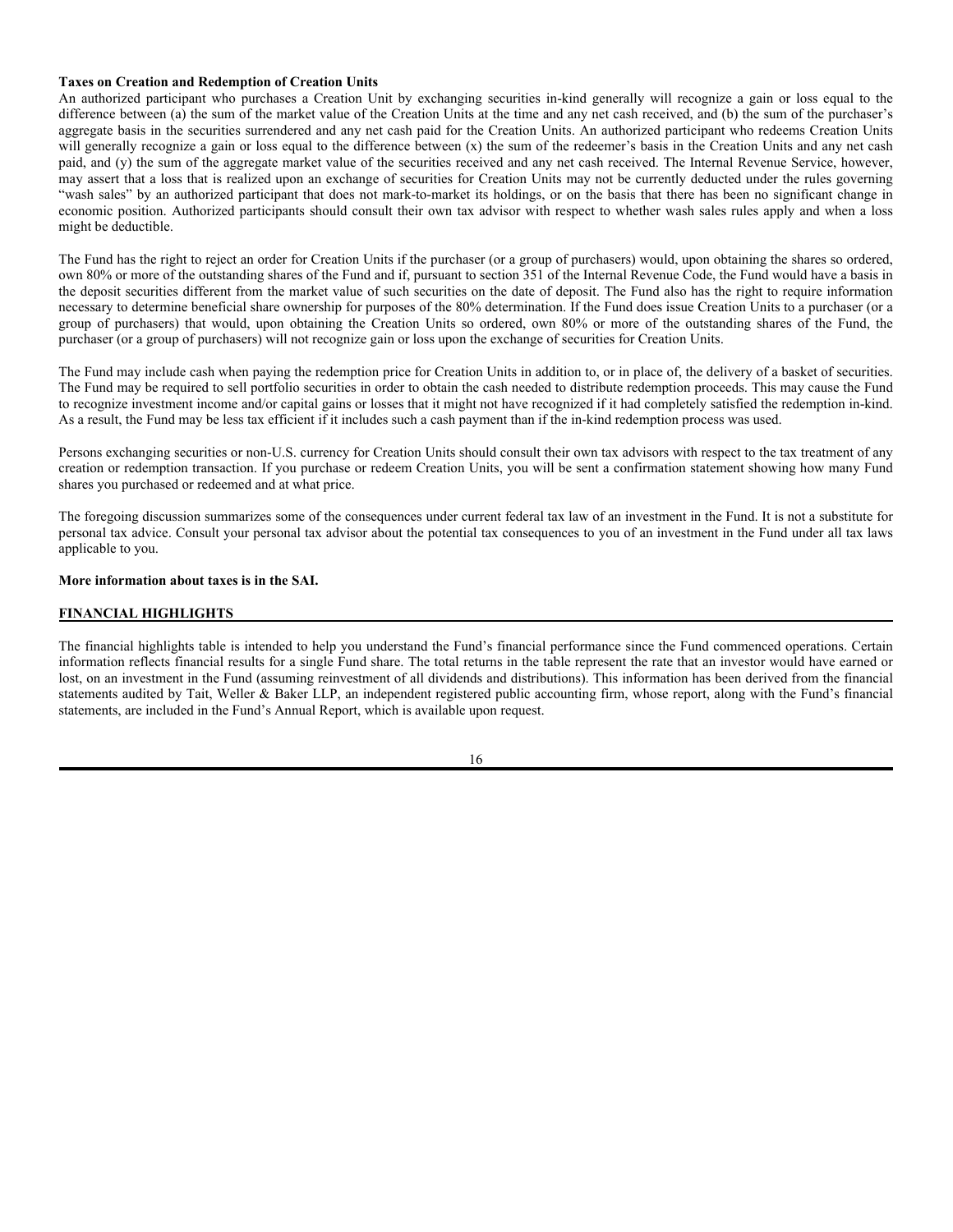| <b>AdvisorShares Alpha DNA Equity Sentiment ETF</b>                            |    | For the<br>period<br>February 2,<br>$2021*$ to<br><b>June 30,</b><br>2021 |
|--------------------------------------------------------------------------------|----|---------------------------------------------------------------------------|
| <b>Selected Data for a Share of Capital Stock Outstanding</b>                  |    |                                                                           |
| Net Asset Value, Beginning of Year/Period                                      | \$ | 25.35                                                                     |
| <b>Investment Operations</b>                                                   |    |                                                                           |
| Net Investment Loss <sup>(1)</sup>                                             |    | (0.07)                                                                    |
| Net Realized and Unrealized Gain                                               |    | 2.30                                                                      |
| Net Increase in Net Assets Resulting from Investment Operations <sup>(2)</sup> |    | 2.23                                                                      |
| Net Asset Value, End of Year/Period                                            | S  | 27.58                                                                     |
| Market Value, End of Year/Period                                               |    | 27.58                                                                     |
| <b>Total Return</b>                                                            |    |                                                                           |
| Total Investment Return Based on Net Asset Value <sup>(3)</sup>                |    | 8.78%                                                                     |
| Total Investment Return Based on Market <sup>(3)</sup>                         |    | 8.80%                                                                     |
| <b>Ratios/Supplemental Data</b>                                                |    |                                                                           |
| Net Assets, End of Year/Period (000's omitted)                                 | \$ | 69,907                                                                    |
| Ratio to Average Net Assets of:                                                |    |                                                                           |
| Expenses, net of expense waivers and reimbursements <sup>(4)</sup>             |    | 1.08%                                                                     |
| Expenses, prior to expense waivers and reimbursements $(4)$                    |    | 1.08%                                                                     |
| Net Investment Loss <sup>(4)</sup>                                             |    | $(0.67)\%$                                                                |
| Portfolio Turnover Rate <sup>(5)</sup>                                         |    | 244%                                                                      |

\* Commencement of operations.<br>(1) Based on average shares outsta

Based on average shares outstanding.

<sup>(2)</sup> The amount shown for a share distribution throughout the period may not correlate with the Statement of Operations for the period due to the timing of sales and repurchases of Fund Shares in relation to income earned and/or fluctuating fair value of the investments of the Fund.

(3) Net asset value total investment return is calculated assuming an initial investment made at the net asset value at the beginning of the period, reinvestment of all dividends and distributions on ex-date, if any, at net asset value during the period, and redemption on the last day of the period. Periods less than one year are not annualized. Market value total return is calculated assuming an initial investment made at the market value at the beginning of the period, reinvestment of all dividends and distributions at market value during the period on pay date, and sale at the market value on the last day of the period.

(4) Ratios of periods of less than one year have been annualized. Excludes expenses incurred by the underlying investments in other funds.<br>(5) Portfolio turnover rate is not annualized and excludes the value of portfolio s

Portfolio turnover rate is not annualized and excludes the value of portfolio securities received or delivered as in-kind creations or redemptions of the Fund's capital shares.